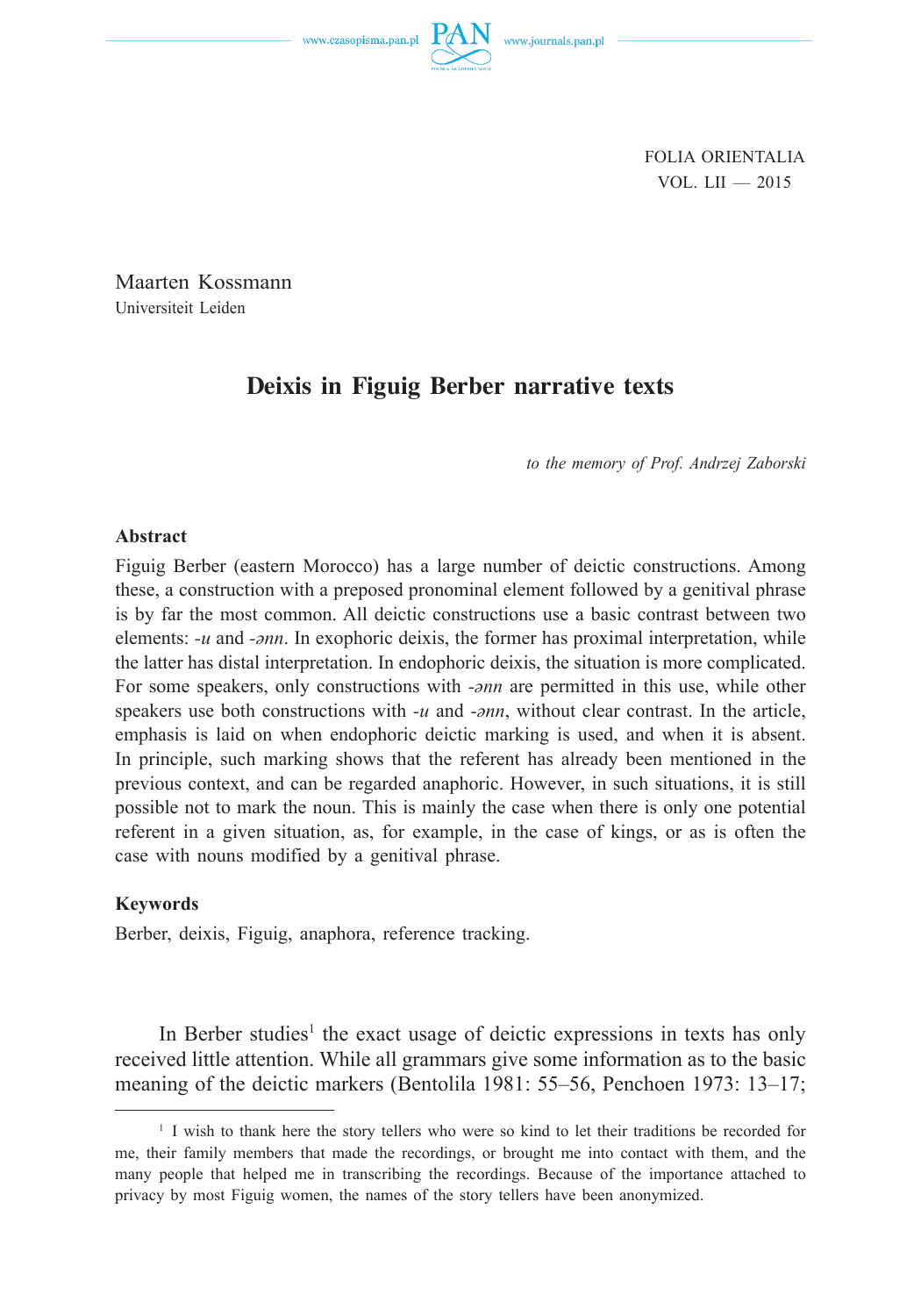

Heath 2005: 239–242, and many others) and a great deal of attention has been devoted to the structural analysis of different deictic expressions (e.g., Galand 2010: 97ff.; 155ff.), the exact uses of these elements in discourse are mostly neglected. The most important exceptions to this are a number of articles by Amina Mettouchi (Mettouchi 2006, Mettouchi 2011), that give a short but precise analysis of reference construction in Kabyle.

In this article, I will give an analytical overview of the use of nominal and pronominal deictic expressions in one Berber language, the language of Figuig, in one specific genre, fictional narratives.

Figuig is an oasis in eastern Morocco. It consists of seven villages (kçour), one in the lower part of the oasis (Zenaga), and six in the upper part, also known as High Figuig. The corpus on which the analysis is based is almost exclusively from Zenaga; only one story teller, <F>, comes from Elmaiz in High Figuig.

The deictic system in Figuig is quite different from that found in most other Berber languages (cf. Naumann 2001 for an overview), in that there is no dedicated anaphoric marker, and because of the existence of prenominal deictic marking. The latter may constitute a calque on Maghribian Arabic (Kossmann 2013: 322–324), but its use is not necessarily the same as in Arabic.

The data on which the present article is based come from a corpus of about 4.5 hours of (fastly) spoken narrative texts from different speakers recorded in the early 1990s in Figuig. Even though such texts include both direct speech and narrative sequences, they cannot, of course, be considered representative of the whole language. As a consequence, certain elements of deictic use are difficult to establish. As this is especially the case for deixis to the physical world surrounding the speaker (i.e., exophoric uses in the terminology of Diessel 1999), the main focus of this article lies on deixis that tracks reference within a text (endophoric uses in Diessel's terminology). For the latter purpose, fictional narrative texts present a great advantage. The delivery of these texts is based on the mutual understanding that the story teller is omniscient, while the listener only has his knowledge of the world at his disposition. Put otherwise, the story is told as if it were entirely new to the listener. As a result, it is relatively easy to analyze reference tracking in this type of texts, as the question about what is old and what is new information can always be retrieved from the text itself. This is very different from what one finds in other text types, like conversations or personal narratives, where the presupposed common knowledge may be much more specific to the individual speaker and the individual listener, and therefore much less straightforward to an outside observer.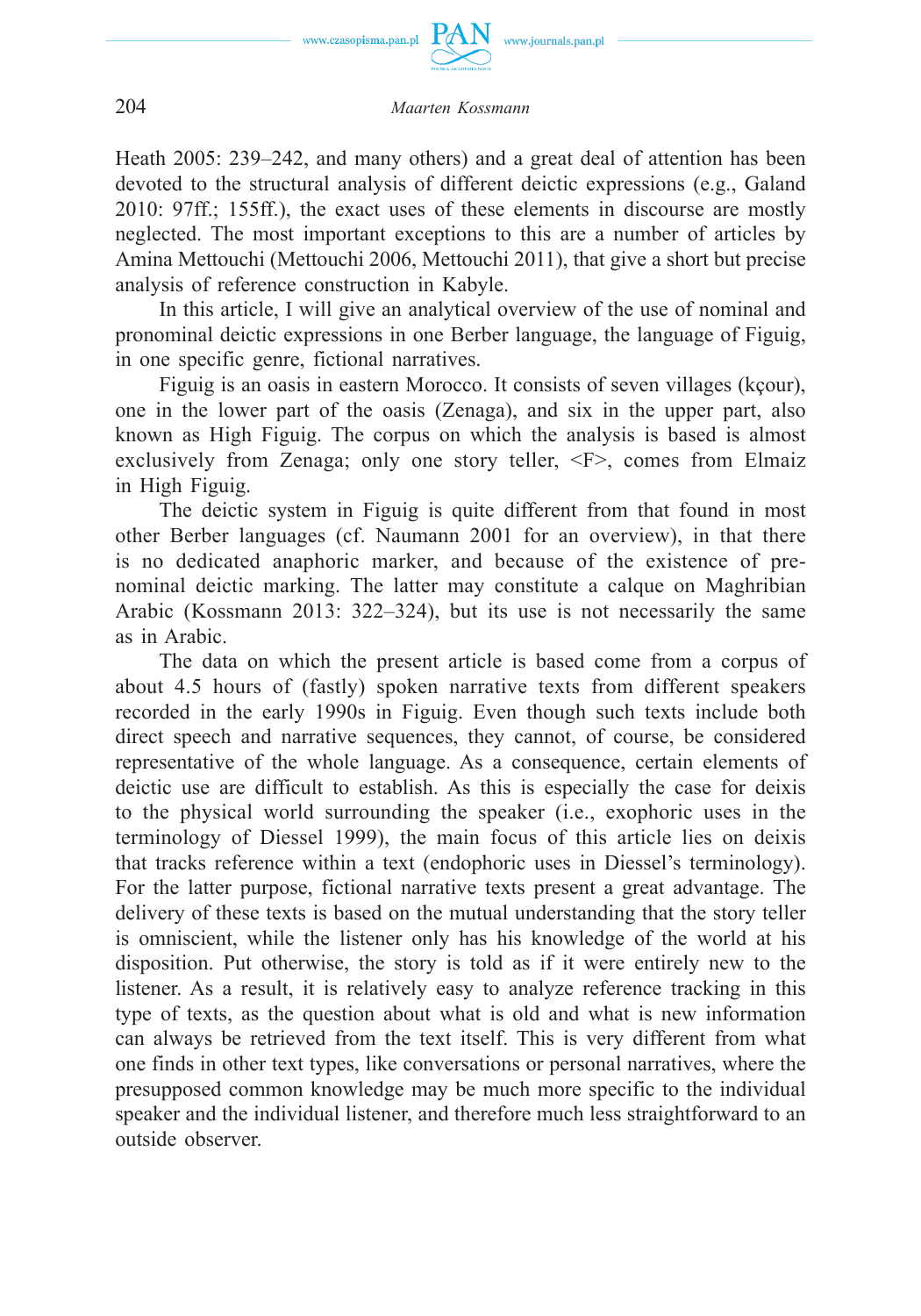

**1. Basic facts**

Figuig Berber has a two-way deictic contrast,<sup>2</sup> distinguishing between a proximal marker (near the speaker) and a non-proximal marker (not near the speaker). The proximal marker always includes the element  $u$ , the non-proximal marker the element *ənn*. 3 Different from most Berber languages, there is no dedicated anaphoric marker.<sup>4</sup>

While the number of deictic distinctions is smaller than in most Berber languages, the number of constructions is larger. In the first place, it is possible – though not very common – to use the normal northern Berber construction, in which a deictic clitic follows the noun, e.g.:

<sup>3</sup> The length of the final element is difficult to hear in most contexts. Saa (2010: 307, originally 1995) corrected earlier notations by me in which I wrote it short, a critique taken into account in Kossmann (1997). Ben-Abbas (2003: 130) and Benamara (2013: 327) write single *ən* for the deictic. In pre-nominal position the forms ending in  $-(\partial)nn$  are always followed by the preposition *n*, which makes it impossible to decide on the underlying length, as  $nn + n$  is regularly simplified to  $nn$ . I will consistently write a long final consonant in all contexts; in citations from sources that write a single *n*, I put the second *n* between brackets, e.g. *ay-ən(n)*. Otherwise, their transcriptions have been adapted.

4 Traces of an older three-way contrast are found with the word *ass* 'day', which has three degrees in deixis: *ass=u* 'today'; *ass=ənn* 'that day'; *ass=in* 'formerly' (Kossmann 1997: 236); cf. also Benamara (2013: 327) for similar forms with *asəkkwas* 'year'.

<sup>2</sup> The following non-IPA transcription conventions were used: *š* for [ʃ], *ž* for [ʒ], *y* for [j]; *ɛ* for [ʕ], *ḥ* for [ħ]. Except with *ḥ*, a dot underneath the letter means pharyngealization. The glossing system follows similar conventions to those used in Kossmann (2013: 6–10), although abbreviations are slightly different. The following abbreviations are used: A = Aorist; AD = the particle *ad/a/ala*  that indicates a non-realized event; AS = Annexed State (état d'annexion); DEM = demonstrative base;  $DST = non-proximal$ ;  $DO = direct object$ ;  $F = familiar$ ;  $FS = Free state (état libre)$ ;  $FUT = future$ ;  $I =$  Imperfective; IMPT = Imperative; IO = indirect object; M = masculine; NEG = (preverbal) negation;  $NI = Negative$  Imperfective;  $NP = Negative$  Perfective;  $P = Perfective$ ;  $PL = plural$ ;  $PRED = the$ predicative particle;  $PRX =$  proximal;  $S =$  singular;  $VNT =$  ventive. For an analysis of the meaning behind these labels, see Kossmann (1997). Elements between square brackets are hesitations or false starts. Underlining marks the noun phrase in the example that is relevant to the discussion.

The story tellers are identified by an anonymizing abbreviation between  $\Diamond$  following the example. At the time of the recordings, A, B, F and O were middle-aged and old women, Z a young woman, M a middle-aged man, and D and E young men. All story tellers cited in the article are from the village Zenaga, except F, who is from the village Elmaiz. The same corpus is the basis of Kossmann (2014), fc.-a and Kossmann fc.-b.

Figuig Berber has been studied in a number of publications, most notably Saa (2010, originally 1995), Kossmann (1997), Ben-Abbas (2003), Sahli (2008) and Benamara (2013). Texts editions include Benamara (2011); Kossmann (2000: 104–125) and Sahli (2008: 337–406). In the present article, only the texts recorded by the author have been analyzed comprehensively. For preliminary descriptions of the usage of the deictics, see Kossmann (1997: 235–237) and Naumann (2001: 31–34).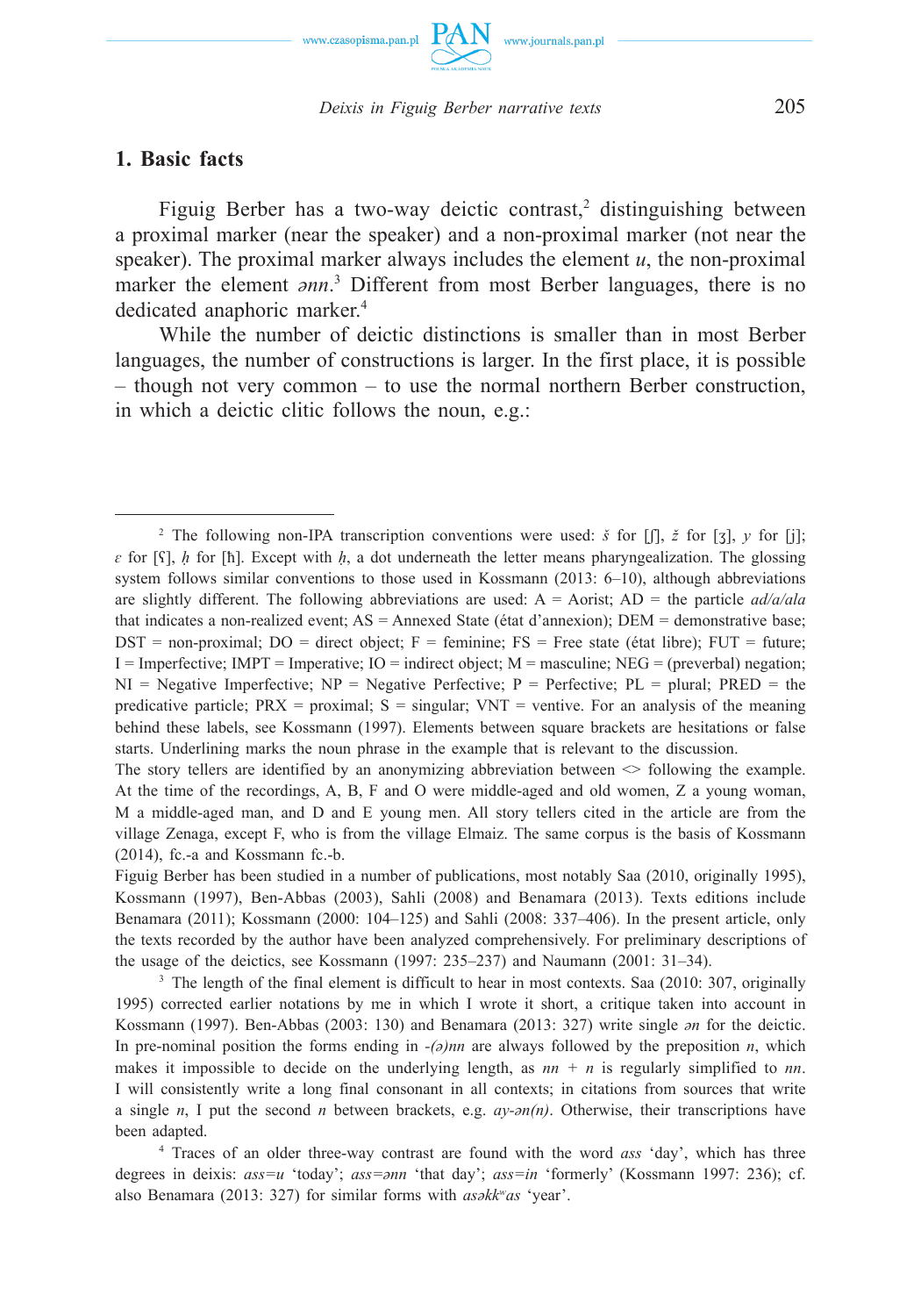

(1)

*a ssya n-aɣ d lžiht=u.* AD thence 1PL-take:A with side=PRX 'let's pass by this side' <O>

In the second place, it is possible to have a pre-nominal determiner construction consisting of a pronominal element *a* or *ay* followed by the deictic clitic,<sup>5</sup> and linked to the noun by means of the preposition *n* 'of', e.g.:

(2) Context: a slave girl checks whom the ring would fit that was left behind by Cinderella.

*wi dd xəf mma y-us ay-u n uxelxal* who VNT on who.ever 3S:M-come:P DEM-PRX of ring:AS 'whomever may fit this ring…' <O>

(3) Context: a man claims that he has a magical rat. He goes to a shop to show it. The shopkeeper asks:

*manay-ənn ay-ənn n uɣərda?* what-DST DEM-DST of rat:AS 'what is that rat?' <M>

Finally, it is possible to combine the pre-nominal and the post-nominal deictic constructions:

(4)

*ay-u n nkalimt=u* DEM-PRX of word=PRX 'this word' <Z>

The constructions with post-nominal deixis only are quite rare, except in a number of set expressions and constructions. In the corpus, post-nominal deictics are mainly found in the expressions *ass=u* 'today' (lit. this day), *yud=u*  'now' (lit. this moment), *yud=ənn* 'then' (lit. that moment), and *ssuq=u* 'this thingy' (lit. this market); they are also part of 'what' interrogatives (Kossmann 1997: 235) and a couple of adverbial expressions (e.g., *amm=u* 'like this'). In addition to this, they are conventionally used in a specific construction involving the exclamative question word *matta* 'what' (cf. Benamara 2013: 307):

<sup>&</sup>lt;sup>5</sup> In Kossmann (1997: 136–137), I called the  $a(y)$ -DEICTIC *n* NOUN construction an "article en émergence", without giving more arguments than its sheer frequency. This idea has been criticized in a well-argumented discussion in Naumann (2001: 33–34), whom I will follow here. For an overview of the Berber varieties that have this construction, see Kossmann (2013: 321–324).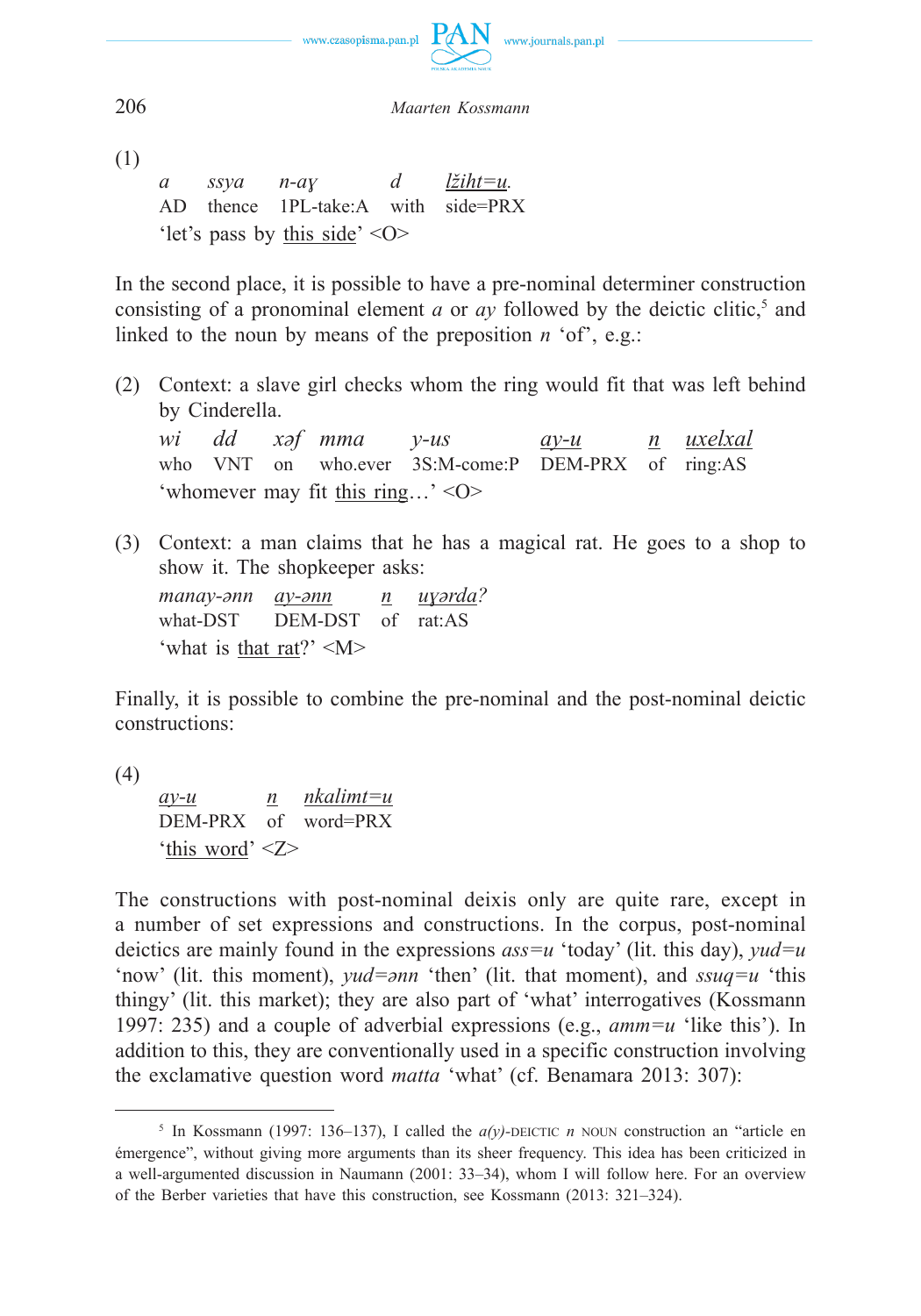

(5)

*matta zzbəlt=u?* what trash=PRX 'what (the heck) is this trash?!'  $\leq E$ 

The deictic clitics are also combined with pronominal heads in order to create demonstratives (Kossmann 1997: 192-195; Sahli 2008: 256):

| M: S  | $W$ - $U$ | w-ənn           |
|-------|-----------|-----------------|
| $F-S$ | $t - u$   | t-ənn           |
| M:PL  | $in-u$    | $in\text{-}3nn$ |
| F:PI  | tin-u     | tin-ənn         |

Examples:

(6) *w-u d mmi-s n nmalik* DEM:S:M-PRX PRED son-3S of king 'he (lit. this one) is the son of the king'  $\langle 0 \rangle$ 

(7)

*tan w-ənn d yuma.* look! DEM:S:M-DST PRED brother 'lo, that one over there is my brother.' <A>

(8) Context: The slave girl Yaya Ambruka and her mistress switch roles. *t-əḍḥa=dd yaya ambṛuka t taməllalt,* 3S:F-become:P=VNT Yaya Ambruka PRED white:F:S:FS

*t-ənn t-əḍḥa=dd t taḥəṛḍant.* DEM:F:S-DST 3S:F-become:P=VNT PRED black.person:FS 'Yaya Ambruka became white and that one became black.' <C>

The demonstratives can be combined with the pre-nominal construction, e.g.

(9) *i-kkər a-nn n mmi-s n tməṭṭut* 3S:M-rise:P DEM-DST of son-3S of woman:AS *a-nn n w-u i-lla i-ddr-ən* DEM-DST of DEM:M:S-PRX PTC-be:P PTC-live:P-PTC 'well this son of the woman rose, the one that was (still) alive  $E$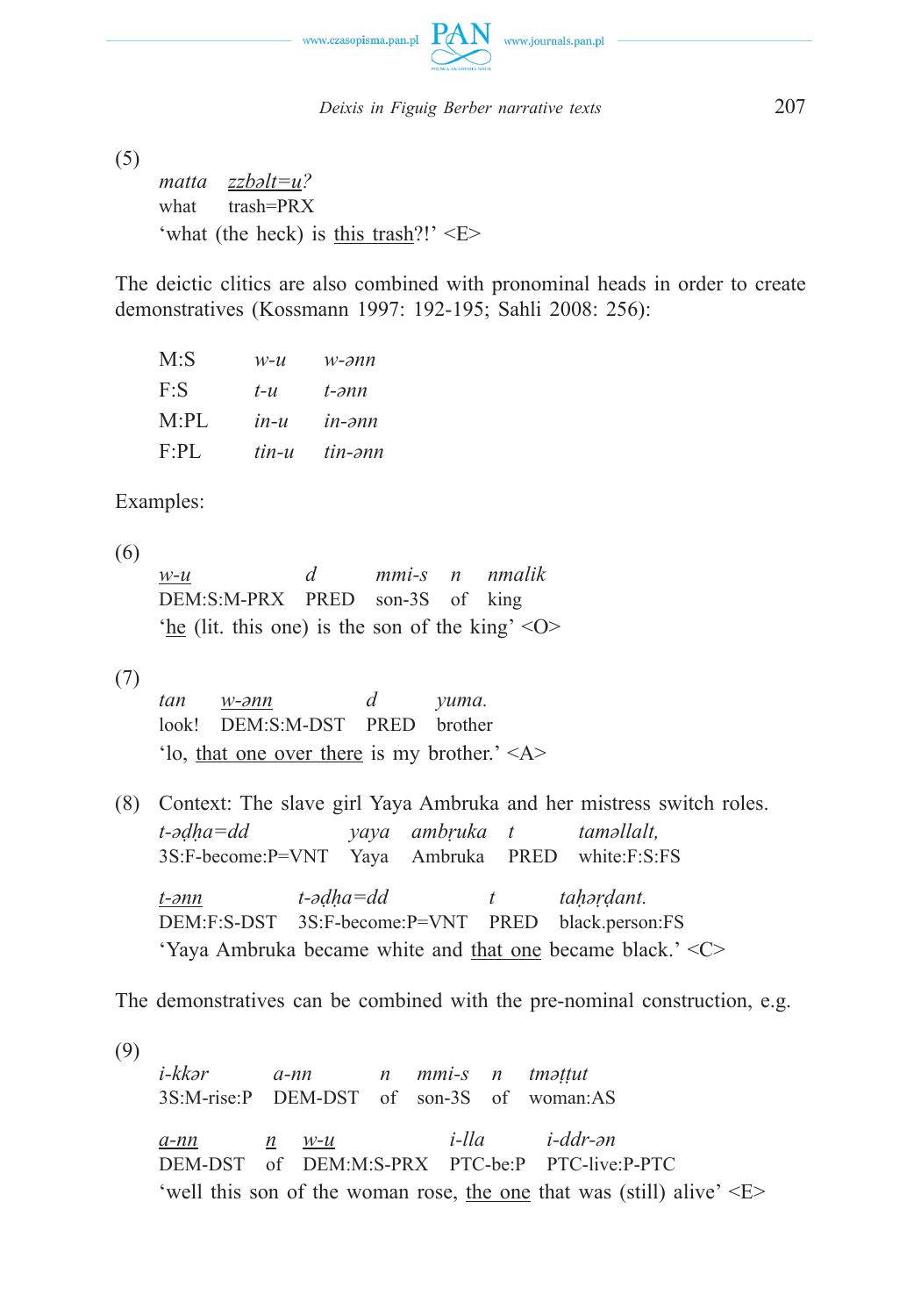

(10) Context: the parents give good horses to the healthy children, but a limping horse to Insis.

*a-nn n t-ənn mmutr-ən t taridalt* DEM-DST of DEM:F:S-DST see:P-3PL:M PRED lame:F:S:FS  $u\ddot{s}-n=as=tt$   $ukk$   $u-nn$  *n vinsis.* give:P-3PL:M=3S:IO=3S:F:DO to DEM:AS-DST of Insis:AS 'as for the one that they saw was limping, they gave it to that  $\text{Insis'} \leq E$ 

The pre-nominal elements *a-nn*, *ay-ənn* and *ay-u* are based on a further pronominal element, neutral *ay* (Kossmann 1997: 192).When used outside the pre-nominal construction, *ay* can lack the deictic element, e.g.:

(11)

*ttitš-ən=as nday ay ttitš-ən ikk iyḍan* give:I-3PL:M=3S:IO just DEM give:I-3PL:M to dogs 'they gave her only what they gave to the dogs' <F>

(12)

*waqila ay d mmi-s n nmalik* probably DEM PRED son-3S of king 'probably this is the son of the king' <O>

In our corpus, this construction is very rare,<sup>6</sup> except in cleft-like focus constructions, where *ay* is the head of the relative clause (Kossmann 1997: 320).

Independent *ay* can also be followed by a deictic element. In the corpus, these forms always refer to physically present referents (i.e. exophoric). Examples are very rare in the corpus studied here, cf. however the following forms from the stories edited by Hassane Benamara (2011):

(13)

*axəmma, ay-u t taməddayt!* probably DEM-PRX PRED trap:FS 'probably, this here is a trap' <Benamara 2011: 108>

 $6$  The use in a non-verbal sentence as in *ay d mmi-s n nmalik* is not found in all varieties of Figuig Berber, and was characterized as typical for High Figuig by my spokesmen and by Ben-Abbas (2003: 130), while Zenaga would have *aw* in this construction. It does, however, appear in my corpus with <O>, who is from Zenaga, so the dialectal distribution may be less sharp. Cf. Kossmann (1997: 192); Benamara (2013: 156; 164).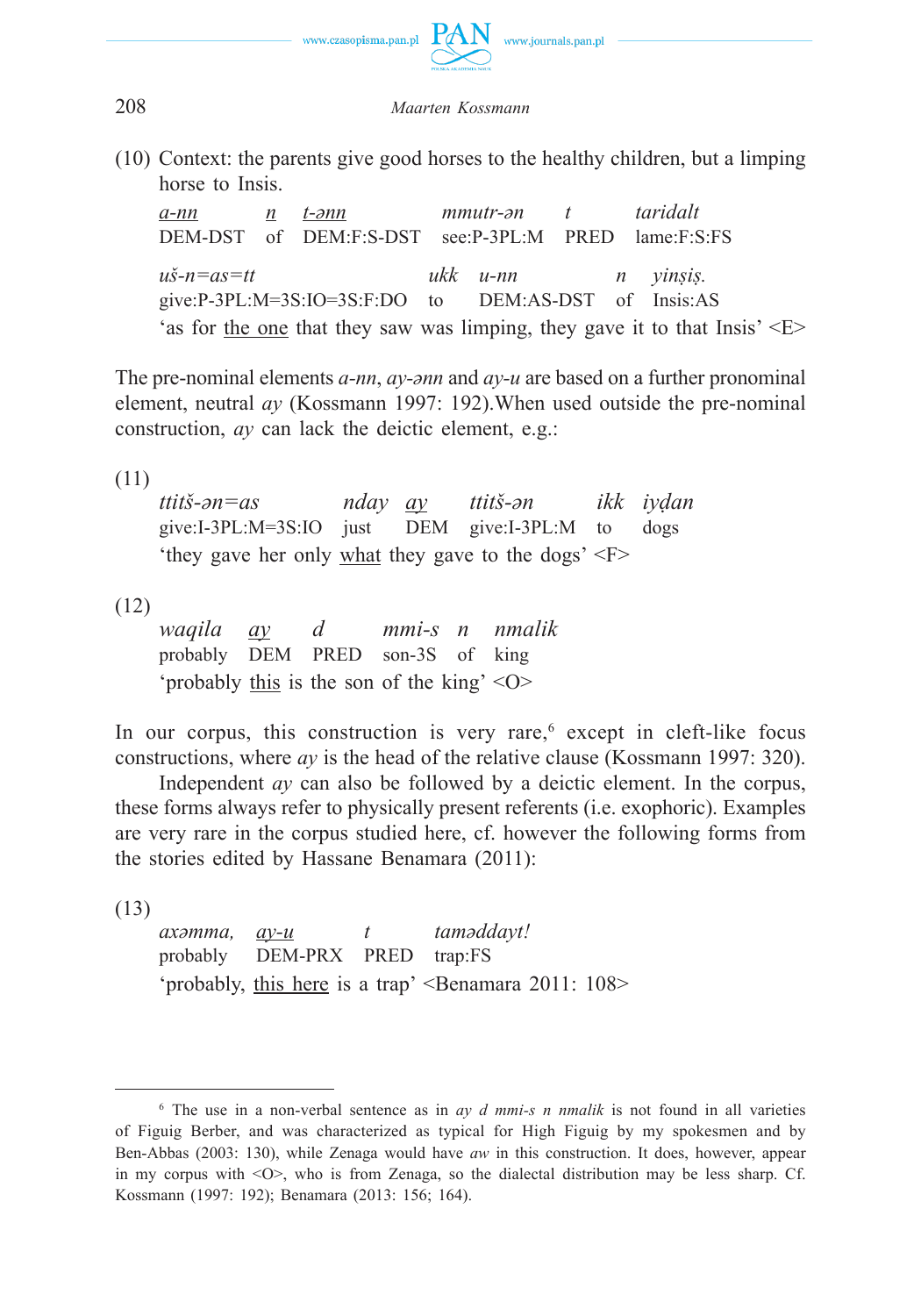

(14)

*dɣya! ax=am ay-u!* fast take!=2S:F:IO DEM-PRX 'make haste! take this here!' <Benamara 2011: 140>

 $Ay +$  deictic also occurs in some set expressions, such as the 'TEMPORAL EXPRESSION ago' phrase, e.g.

(15)

*aḥəṣṛah i-ẓwa ay-u šḥal mən εam* alas 3S:M-go:P DEM-PRX how.much from years 'alas! he has gone so many years ago' (lit. 'this how many years')  $\langle A \rangle$ 

Moreover, it occurs in the set expression *ay-ənn n uy-ənn* or *a-nn n uy-ənn*, used when a speaker cannot find a word, or wishes to remain vague about it. In this expression, the element  $a(v)$ -DEICTIC occurs twice, once as the center of the noun phrase, and once as a pre-(pro)nominal determiner, e.g.:

(16) Context: a woman has found a special pomegranate and takes it home.

*t-ənna=yaš*<sup>1</sup> *nday kks-ən ay-ənn n uy-ənn* 3S:F-say:P=2S:M:IO just take.off:P-3PL:M DEM-DST of DEM:AS-DST *t-ənna=yaš, i-ban=dd ssyin uɣənsu n bnadəm.* 3S:F-say:P=2S:M:IO 3S:M-appear:P=VNT thence face:AS of human.being 'You know, as soon as they took off that thingummy (i.e., the skin), you know, a human face appeared from there' <O>

**<sup>1</sup>** *T-ənna=yaš* 'she said to you' is a common expression that establishes a link with the listener. It is translated here by the vague expression "you know".

(17)

*i dd=i-dwəl a-nn n uy-ənn* when VNT=3S:M-return:P DEM-DST of DEM:AS-DST *əhh may das=qqaṛ-ən, d ṭṭiṛ.* what 3S:IO=say:I-3PL:M PRED bird 'when he became this thingummy, what is it called, a bird' <D>

The exact form of the elements is subject to dialectal variation. The element *ay-u* is the same all over the corpus, but Benamara (2011: 164) also notes *awu*  as an idiolectal variant. The non-proximal element has variation between *ay-ənn*  and *a-nn*. The dialectal distribution of these variants is unclear. Ben-Abbas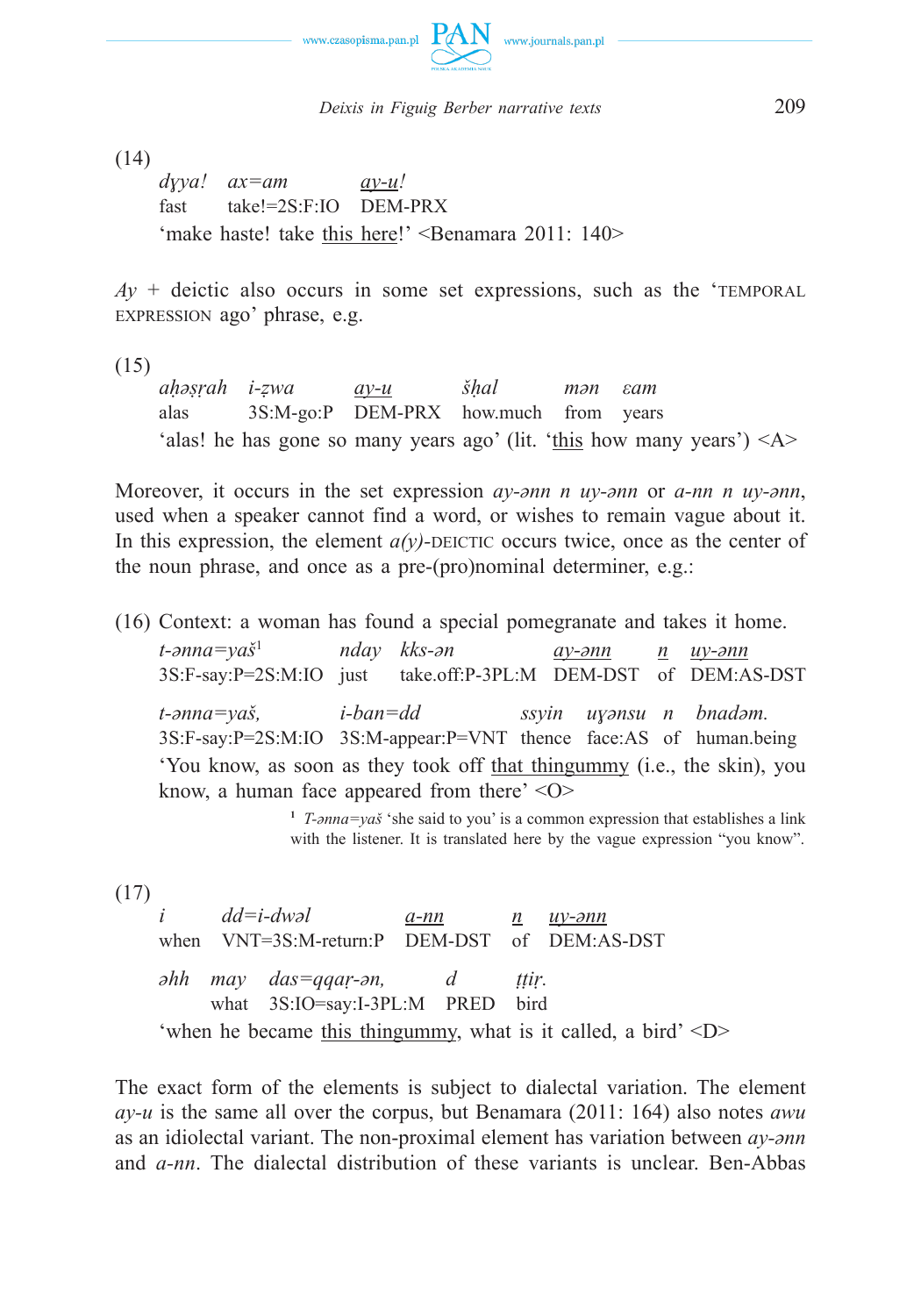

(2003: 130)7 reports *ay-ənn* as the form in Zenaga and *a-nn* as the High Figuig variant. Benamara, who is from Zenaga, consistently has *ay-ən(n)*. Kossmann (1997), on the other hand, describes *ay-ənn* as the Elmaiz (High Figuig) variant and variation between *ay-ənn* and *a-nn* as typical for Zenaga. Sahli (2008), who undoubtedly comes from one of the High Figuig kçour, has *ay-ən(n)*; similar pre-nominal forms were found in texts dictated to me from the High Figuig kçour Hammam Foukani and Laabidate. My data on Oulad Slimane (High Figuig) show consistent use of *a-nn*. Within the corpus, which mainly comes from speakers from Zenaga, pre-nominal *ay-ənn* and *a-nn* are subject to variation, even within the speech of a single story teller: thus,  $\langle A \rangle$  uses both forms, without a clear distribution. Others, such as <O>, rather have *ay-ənn*.

There is also variation in the use of Annexed State forms of the prenominal deictics. Most speakers in the corpus only have Annexed State forms (*u-yu*, *u-nn*, *u-yənn*) 8 when the deictic follows a preposition, but have Free State forms when it is part of a post-verbal subject – a situation in which bare nouns obligatorily have the Annexed State, e.g.:

(18)

*yawkan i-səll=as a-nn n nmalik* Then 3S:M-hear:P=3S:IO DEM-DST of king 'then the king heard her'  $\langle A \rangle$ 

(19)

*qql=idd ukk u-nn n tməṭṭut* look:A:IMPT:S=1S:IO to DEM:AS-DST of woman:AS 'look for me at this woman' <A>

Only <F> uses the Annexed State forms of the deictics also with post-verbal subjects, e.g.:

(20)

*t-ṣəṛḍ=it uy-ənn n təydətt* 3S:F-swallow:P=3S:F:DO DEM:AS-DST of dog:AS 'the dog swallowed her' <F>

<sup>7</sup> It is not clear whether Ben-Abbas refers to forms in pre-nominal position or forms that are used independently. As in our corpus, there are only very few instances of  $ay\text{-}ann \sim a\text{-}nn$  in other than pre-nominal position, only the pre-nominal cases will be taken into account. It is possible that the distribution is different in independent usage.

<sup>8</sup> In one – probably idiomatic – example cited by Benamara, the Annexed State is *wayən(n)*: "ayn iẓru d wayn iẓṛu i tmuṛawin! *il a vu tant et tant de pays!*" (Benamara 2013: 164).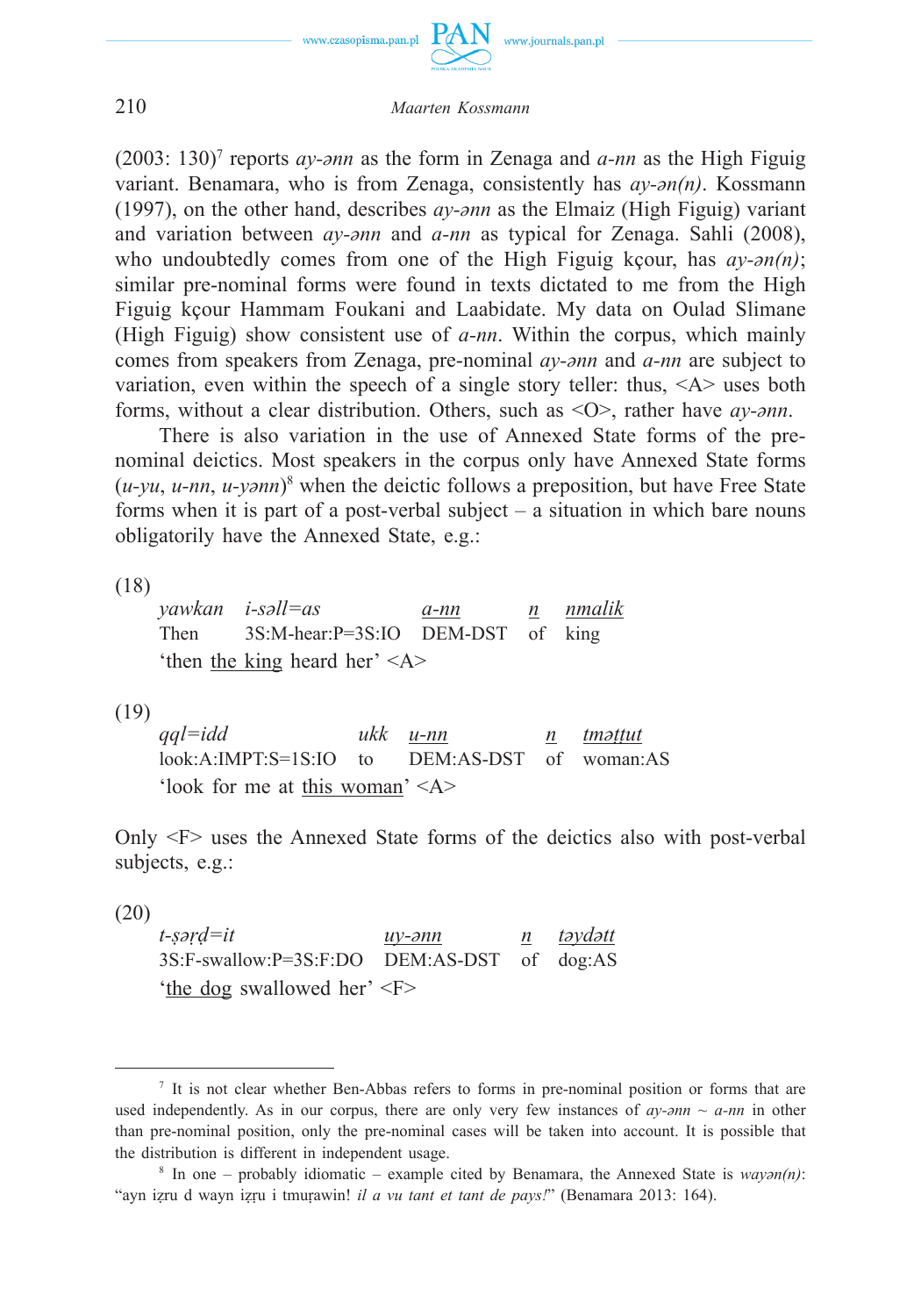

This may be a case of dialectal variation, as  $\leq F$  is the only speaker from Elmaiz in the corpus; however, one remarks that Benamara, who is from Zenaga, also consistently has Annexed State forms of *ay-* with post-verbal subjects, e.g.:

(21)

*i-nna=yas uy-ənn n urgaz* 3S:M-say:P=3S:IO DEM:AS-DST of man:AS 'the man said to him' <Benamara 2011: 48>

In addition to these formal differences, there is one important point of variation in our corpus that involves the structure of the deictic expression. As shown above, the most common pattern in pre-nominal deixis shows an opposition between *ay-u n* NOUN and *ay-ənn n* NOUN which, in the case of exophoric deixis, is clearly related to the position of the referent in space. One story teller,  $\langle A \rangle$ , does not have a deictic opposition in this construction and uses the non-proximal form, *ay-ənn* or *a-nn*, in all contexts.<sup>9</sup> This includes cases of exophoric deixis where the referent is clearly close to the speaker, e.g.:

(22) Context: a woman explains how she came to live in the village where she is now.

*nətš ẓwi-x=dd ɣəl-da n u-nn n uḍəwwaṛ* I go.away: P-1S=VNT to-here to DEM:AS-DST of village: AS 'I went away hither, to this (*a-nn*) village'<A>

(23) Context: a man explains his quest for hospitality. *a-nn n yiḍ t-əlla tbiša d užris.* DEM-DST of night: AS 3S:F-be:P rain with ice: AS 'this  $(a-m)$  night there is rain and ice'  $\langle A \rangle$ 

In anaphoric deixis, <A> also consistently uses *ay-ənn* or *a-nn* (see below)*.* On the other hand, in post-nominal deixis and with demonstratives,  $\langle A \rangle$  distinguishes *u* from *ənn*, cf. (24), which has both pre-nominal deixis with *a-nn* and postnominal deixis with proximal *=u*:

(24)

*mani t-ṛaḥ-əd ay a-nn n nxir=u n uɣənsu* where 2S-go:P-2S o DEM-DST of goodness=PRX of face:AS 'where are you going, o (this) person with the beautiful face?'  $\langle A \rangle$ 

<sup>9</sup> For <A>, it should possibly be considered a single morpheme that cannot be divided into further components. In order to remain consistent within the article, forms from this speaker will still be glossed as DEM-DST.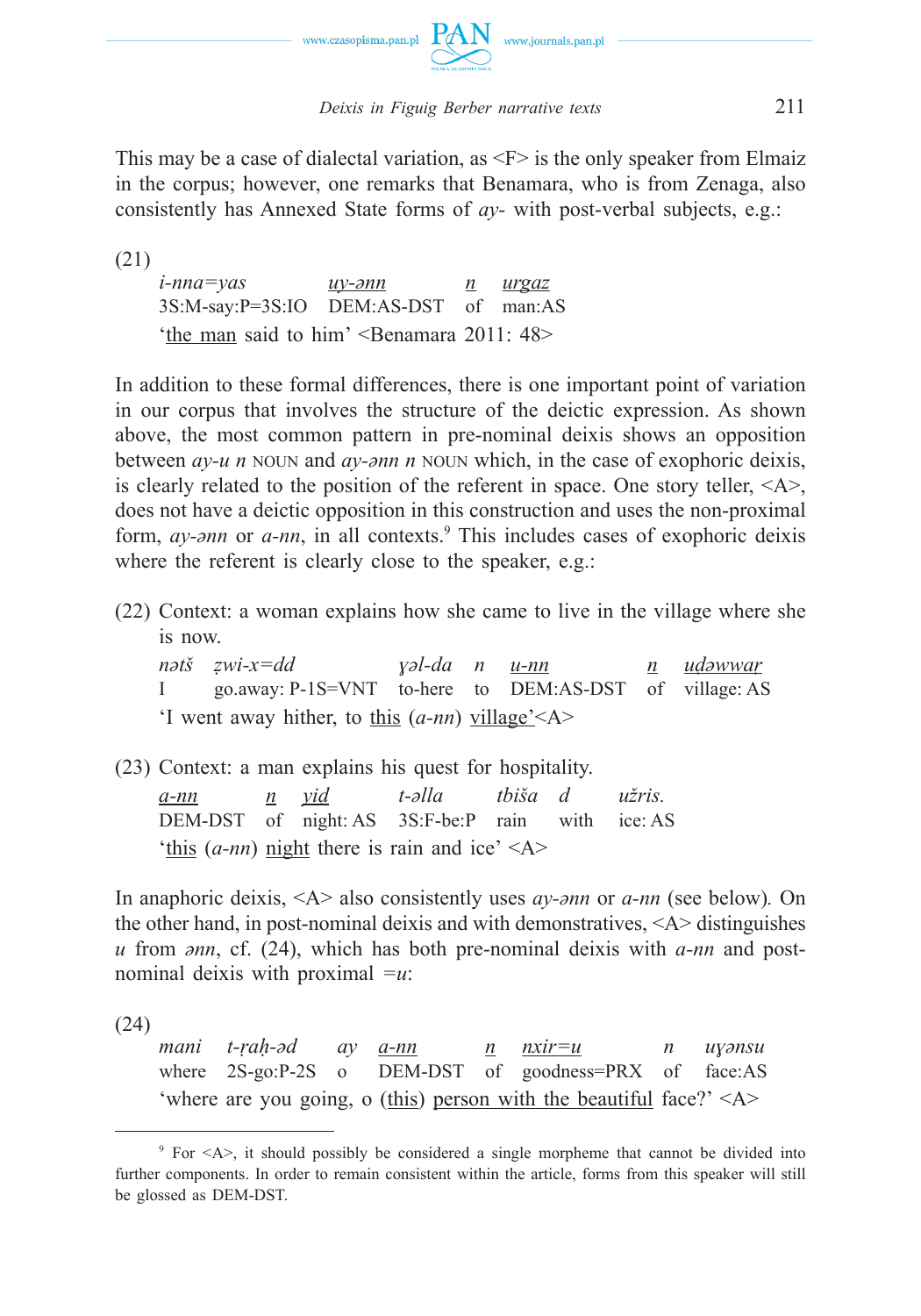

# **2. Exophoric uses**

Exophoric deixis refers to an entity that is present in "the situation surrounding the interlocutors" (Diessel 1999: 94). In our corpus of narratives, exophoric uses are only found in dialogues and – rarely – in comments by the story teller, e.g. when <O> explains the meaning of *tanyirt* 'forehead' by the phrase *t-u t tanyirt* 'this is the forehead', pointing to her forehead.

Exophoric deixis is expressed both with post-nominal deictic clitics and with pre-nominal deictics. Unproblematic instances of the combination of post- and pre-nominal clitics in exophoric context were not found in the corpus, but this is probably accidental, as the construction is very rare in the corpus anyhow. Both constructions contrast proximal tot non-proximal deixis,  $10$  e.g.:

(25)

*ha t-ɛəql-əd s tɣəkkwatt=u?* look! 2S-recognize:P-2S on belt:AS=PRX 'so do you recognize this belt?' <O> (post-nominal proximal)

(26)

*day ad ḍuṛ-əx ay-ənn n rrkən* just AD go.round:A-1S DEM-DST of corner 'I will just turn that corner' <M> (pre-nominal non-proximal)

(27) Context: a man comes with his mother to the king, who does not want to see the woman any more. The king invites the man to come in. He answers:

*day mta t-utəf akid-i ay-u n nxəlqət sad atf-əx.* just if 3S:F-enter:P with-1S DEM-PRX of creature FUT enter:A-1S 'only if this creature (here) comes in with me shall I enter' <O> (pre-nominal proximal)

As mentioned above, <A> has no opposition in the pre-nominal forms. In other constructions, such as pronominal demonstratives, she makes the difference, and proximal forms are well-attested, e.g.:

(28)

*iwa t-u*<sup>2</sup> *d mmi-š, w-u d yelli-š* well DEM:F:S-PRX PRED son-2S:M DEM:M:S-PRX PRED daughter-2S:M 'well, this one (here) is your son and this one (here) is your daughter' <A > <sup>2</sup> The story teller erroneously uses the feminine pronoun to refer to the son and the masculine pronoun to refer to the daughter.

<sup>&</sup>lt;sup>10</sup> In the corpus, no cases of the exophoric use of post-nominal *=ənn* were found, cf. Kossmann (1997: 85) and Benamara (2013: 327) for examples.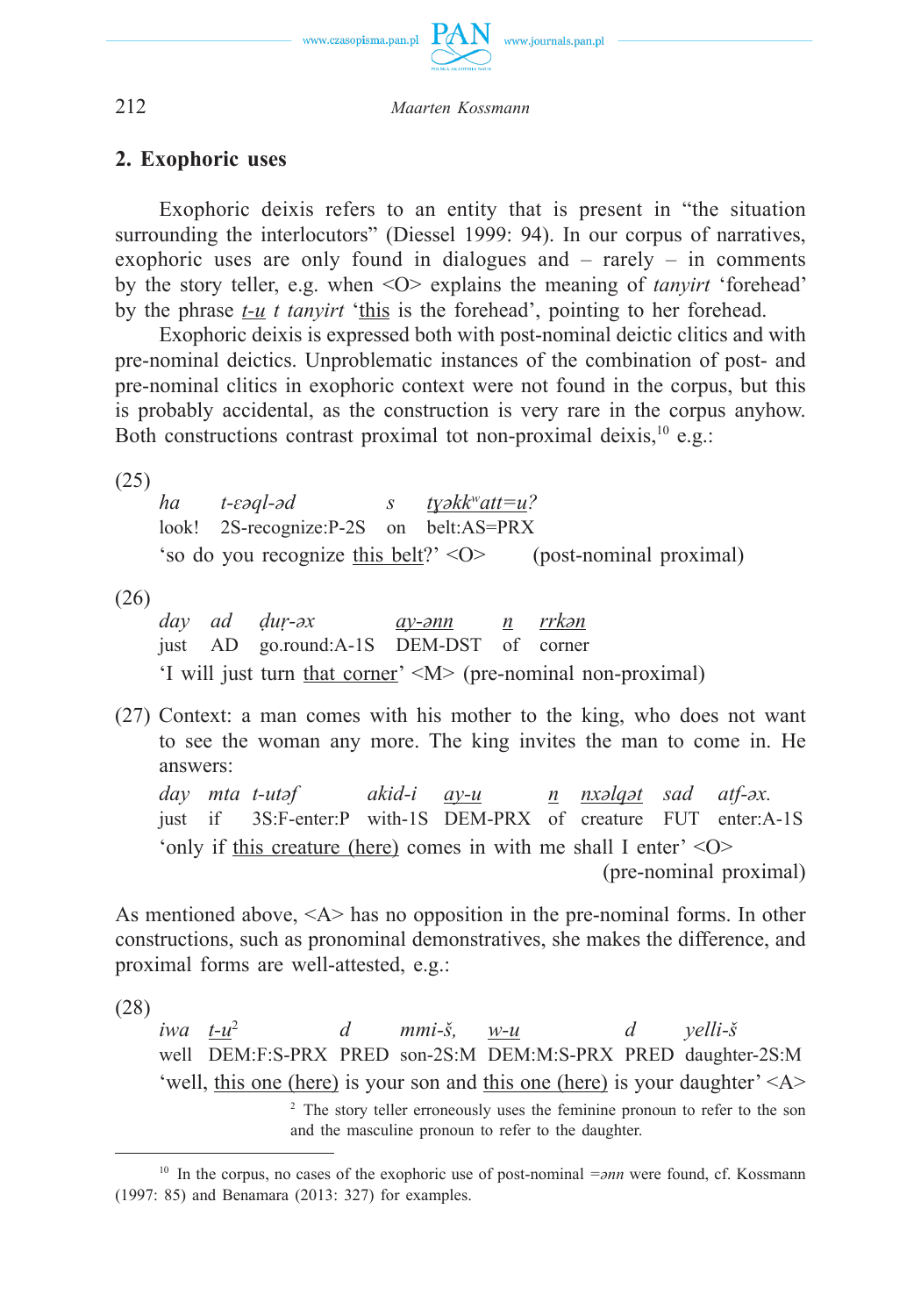

# **3. Endophoric uses: constructions and oppositions**

All three deictic constructions are used in endophoric contexts, i.e., in order to track reference within the text. This is, of course, common in long narratives, such as those that constitute the bulk of our corpus. The following examples illustrate the different constructions:

(29)

*yawkan lbasint=ənn amm=u t-ətšuṛ day ləḥnuša.* then basin=DST like=PRX 3S:F-fill:P just snakes 'then that (aforementioned) basin filled thus, only snakes.'<A>

(30) Context: the story teller pronounces the conclusion of the story. *ṣafi , i-mnəɛ a-nn n ssəyyd=u*

enough 3S:M-be.saved:P DEM-DST of gentleman=PRX 'so this (aforementioned) man was saved.' <D>

 $(31)$ <br>akəd mi *akəd mi dd=t-us a-nn n tməṭṭut sikk iyam* with when VNT=3S:F-come:P DEM-DST of woman:AS from drawing:AS 'and when the (aforementioned) woman came back from drawing (water)'  $\langle A \rangle$ 

Story tellers differ in their use of proximal and non-proximal pre-nominal deictics. As mentioned above,  $\langle A \rangle$  only has  $a$ -nn  $\sim a$ y- $\partial$ nn, both in endophoric and in exophoric use. The following fragment illustrates her consistent use of *a-nn ~ ay-ənn*:

(32)

*iwa i-ṛaḥ an ay-ənn n tiddart n uy-ənn n nmalik, (…).* well 3S:M-go:P until DEM-DST of house of DEM:AS-DST of king *i-ṛaḥ ɣəl-din aɣ nətta a-nn n urgaz əh d zzin* 3S:M-go:P to-there also he DEM-DST of man:AS PRED beautiful:M *i-ṛaḥ n uy-ənn n tməṭṭut* 3S:M-go:P to DEM:AS-DST of woman:AS *a tət=dd=i-xṭəb d zzina.* AD 3S:F:DO=VNT=3S:M-ask.in.marriage:A PRED beautiful:F 'well he went to that house of that king, (…). He went there, that beautiful man went to ask the hand of that beautiful woman.' <A>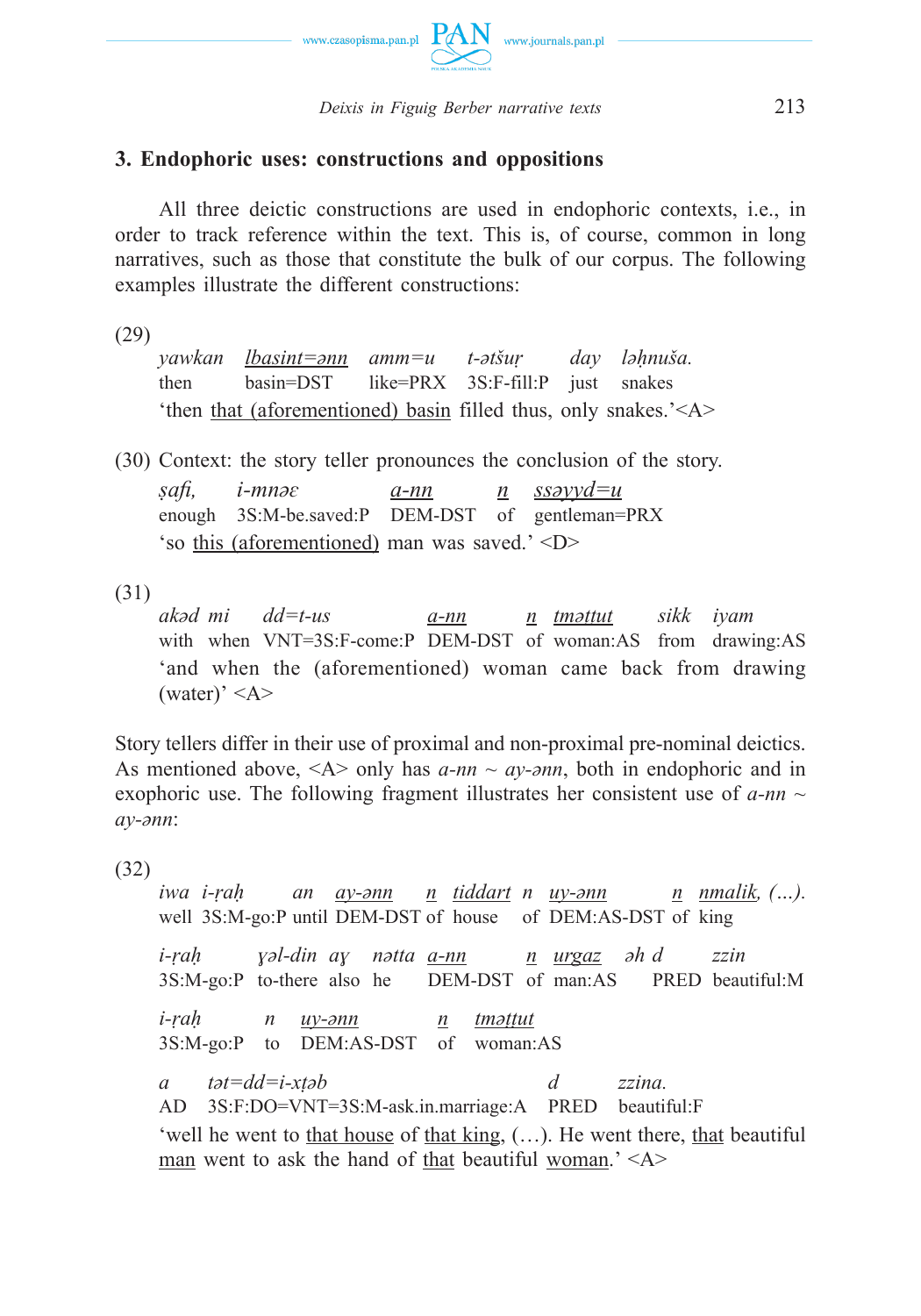

Other story tellers allow for both proximal and non-proximal deictics in anaphoric use, but story tellers clearly have different preferences. Thus <B> almost consistently has proximal *ay-u* (there are a few cases of *ay-ənn* showing the possibility of an opposition for this speaker), e.g.:

(33)

*al idžən n umullu y-awəy=dd ay-u n ɛməṛ ifunasən.* until one:M of time:AS 3S:M-carry:A=VNT DEM-PRX of Omar oxen

*t-əffəɣ yah ay-u n twəssart nəttat t-ənna=yas* 3S:F-exit:P indeed DEM-PRX of old:F:S:AS she 3S:F-say:P=3S:IO 'until one day this (aforementioned) Omar brought oxen. This (aforementioned) old woman went out and said...'  $\langle B \rangle$ 

On the other hand,  $\langle$ O $\rangle$  vaccillates between the two uses, e.g.

(34)

*ḥaṣuləšši t-us=dd ay-ənn [nqa… n t…] n nqabla,* you.know 3S:F-come:P=VNT DEM-DST of midwife *a stt=t-qabəl. i-zayəd=dd ɣr-əs ləεwərt,* AD 3S:F:DO=3S:F-help.with.delivery:A 3S:M-be.born:P=VNT at-3S boy *ay-ənn n nəεwərt i-xləq di-s [yišš…] yìšš n nmaṛət da (…)* DEM-DST of boy 3S:M-be:P in-3S one:F of sign here *iwa t-ənna=yaš [i-kkər əhh] nəttata,* well 3S:F-say:P=2S:M:IO 3S:M-rise:P she *yah ay-u [n əhh] n t-u [yu…] y-uṛw-ən,* indeed DEM-PRX of DEM:F:S-PRX PTC-give.birth:P-PTC *fəlmatal t-əṭṭəṣ,* for.example 3S:F-sleep:P *nəkḍ-ənt=as tiləṭṭətt n uy-u n ṣṣabi,* cut.off:P-3PL:F=3S:IO little.finger:FS of DEM:AS-DST of baby *yy-ənt=as=tt da ikk mi nn-əs.* do:P-3PL:F=3S:IO=3S:F:DO here in mouth of-3S 'well, that midwife came in order to help her with the delivery. A boy was born to her, and that boy had a sign here (…). Well you know, she, this one that had given birth, that is to say, she was asleep and they cut off

the little finger of this baby and put it here, in her mouth.'  $\langle$ O $>$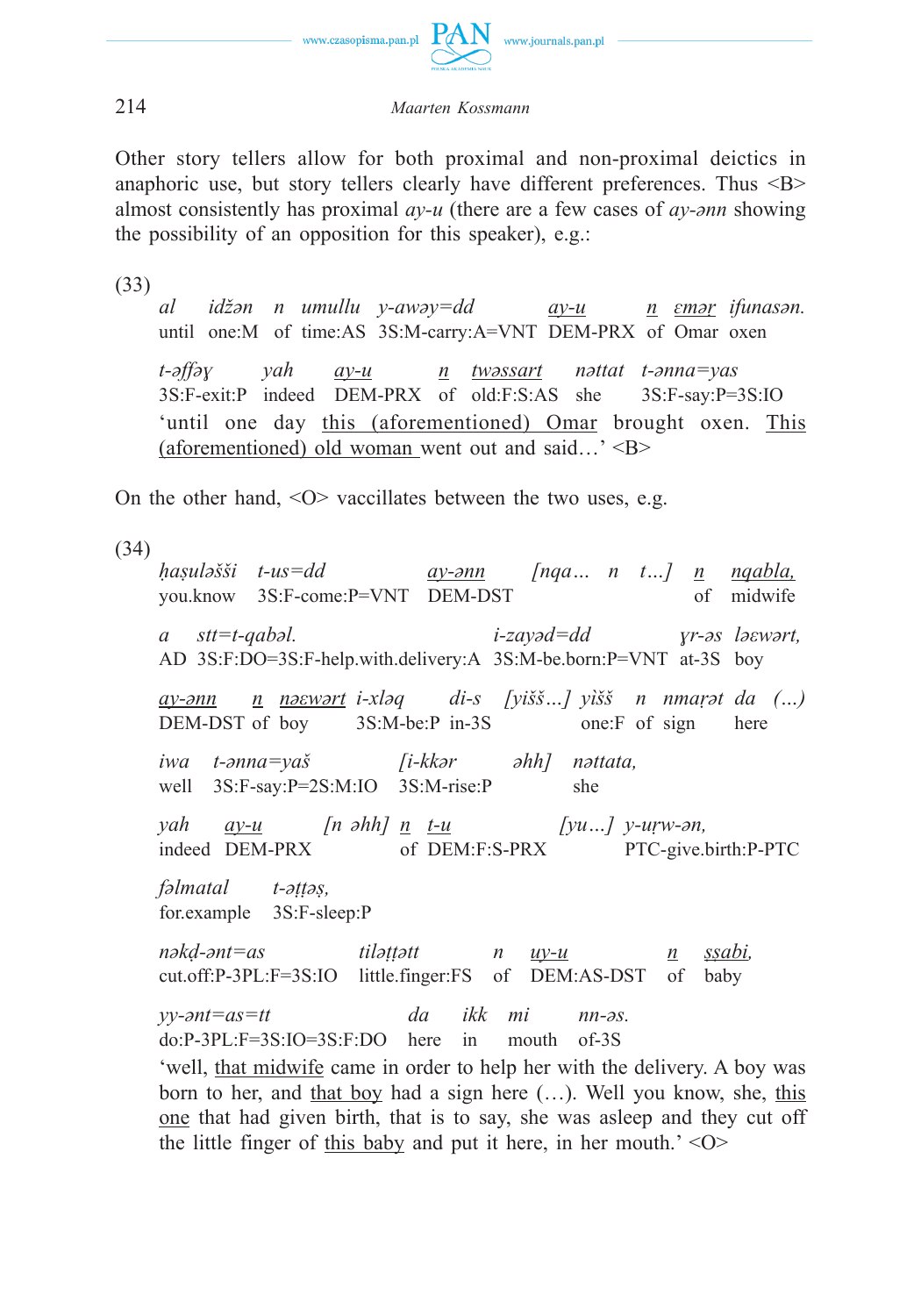

There is no clear difference in use between *ay-u n* and *ay-ənn n*. The logical assumption that the proximal form conveys stronger involvement of the story teller in the story or with the entity described is not borne out by the texts. For example, <O> uses proximal and non-proximal deictics with different kinds of protagonists, both those the listener is supposed to sympathize with (the poor mother, the child) and unsympathetic characters (the jealous co-wives, the corrupt mid-wife), as shown in the following fragment in which the unsympathetic characters are marked by a proximal:

(35) Context: The mother explains to her son what has happened. The other women and the midwife are not present on the scene.

*fəlmatal [əhh kri-nt əhh]* for.example hire:P-3PL:F *kri-nt ay-u n tzədnan nniḍənn pp̣ a-š, ̣* hire:P-3PL:F DEM-PRX of women:PRX other of father-2S:M *kri-nt ay-u [n əhh] n nqabləta šəkk=ənɣ-ənt.* hire:P-3PL:F DEM-DST of midwife AD 2S:M:DO=kill:A-3PL:F 'that is to say, these other women of your father hired this mid-wife in order to kill you' <O>

Proximal and non-proximal demonstratives have similar behavior. Again, story tellers have different preferences, some of them using  $w-u$ ,  $t-u$  more often than others, e.g.

- (36) *ay-u n t-u t-əεləm lmal; t-u* DEM-PRX of DEM:F:S-PRX 3S:F-have:P property DEM:F:S-PRX *stt=i-ṛappa-n.* 3S:F:DO=PTC-raise:P-PTC 'this one had riches, the one that had raised her' <O>
- (37) Context: an ogre is sitting on the clothes of a group of girls that is swimming. He asks them to laugh, in order to show their teeth if they want to have their clothes back. All girls do so, except for one girl, who has a green tooth.

*i-rr=asənt. al t-ənn, [al uyənn...]* 3S:M-give.back:P=3PL:F:IO until DEM:S:F-DST *t-ənn yah t-uyyəy a das=t-ḍəṣ.* DEM:S:F-DST indeed 3S:F-refuse:P AD 3S:IO=3S:F-laugh:A 'he gave (the clothes) back to them, until (he asked) that one, that one refused to laugh for him' <Z>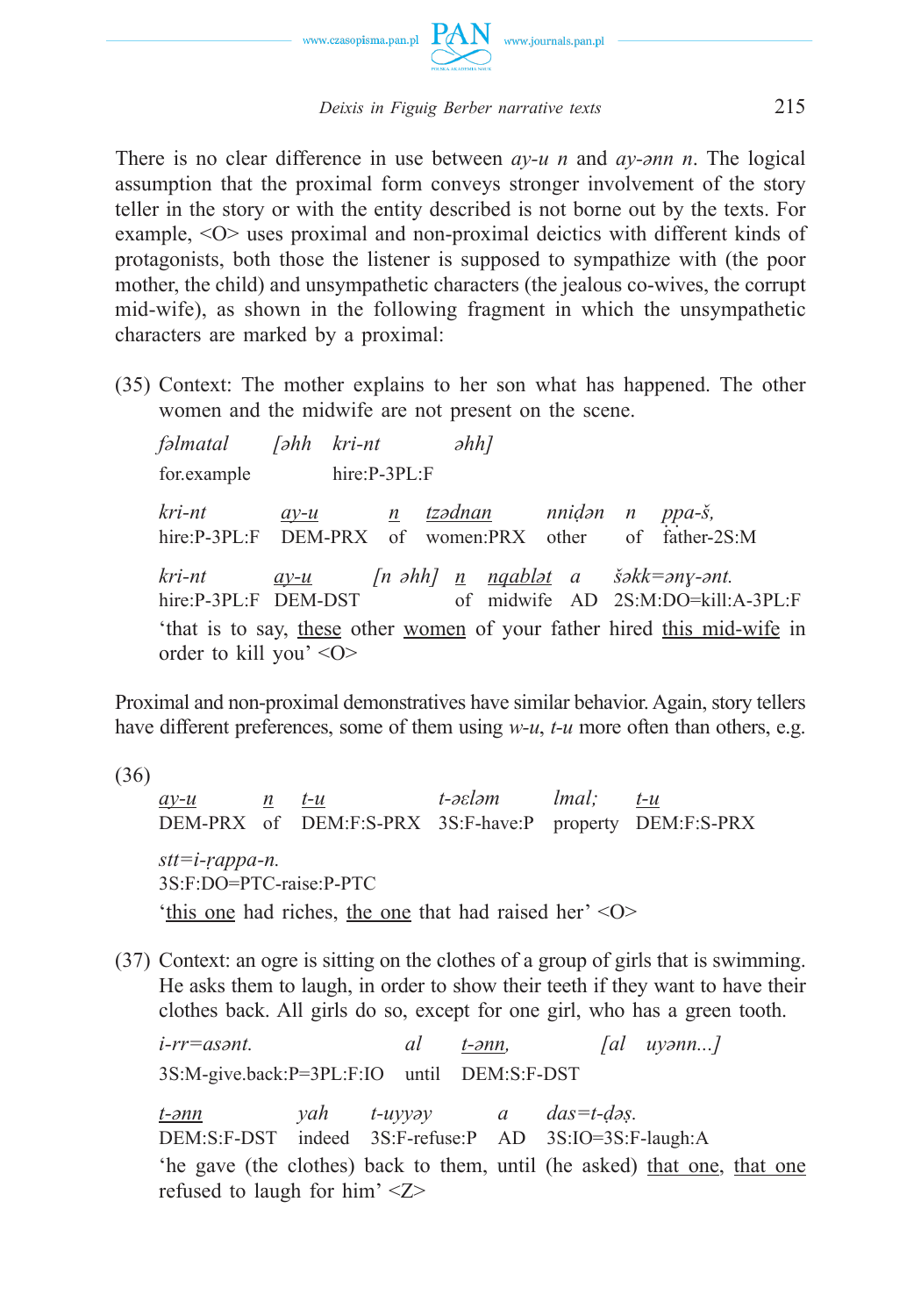

Note that the difference between proximal and non-proximal deixis is not used for marking contrast, as English does in sentences such as 'this girl wants a candy and that girl wants a cooky'. In such cases, the same deixis is used for both members of the pair, e.g.

(38)

*iwa t-ənn t-ṣəbḥ=ədd t tanəxdamt,* well DEM:F:S-DST 3S:F-become:P=VNT PRED servant:FS *t-ənn t-ṣəbḥ=ədd yah dəx ɛəzz-ən=tt* DEM:F:S:=DST 3S:F-become:P=VNT indeed then love:P-3PL:M=3S:F:DO *ayətma-s.* brothers-3S 'well this one became the servant, and that one became the beloved of

## **4. Anaphora**

her brothers' <Z>

By far the most common use of endophoric deictics is anaphora: a referent is marked as having been mentioned in the discourse before. The earlier mention can be quite close to the anaphor, as in the following example:

(39)

*t-bədd t-əkkər=dd di-s yišš n ṛṛəṃṃanət.* 3S:F-stand:P 3S:F-rise:P=VNT in-3S one:F of pomegranate.tree *ay-ənn n ṛṛəṃṃanət t-əffəɣ=dd d ddwa n* DEM-DST of pomegranate.tree 3S:F-exit:P=VNT PRED medicine of *təmsi.* fever:AS 'a pomegranate tree grew there. This pomegranate tree turned out to be a medicine for fever.'<O>

Tail-Head constructions such as these, in which a newly introduced element is the topic of the next sentence and lexically expressed there, are uncommon in our narratives. Rather the topic is not expressed by a lexical subject at all in the next sentence. Most cases of this type of construction have some special features, for example in (40), where the story teller inserts a comment between the two sentences: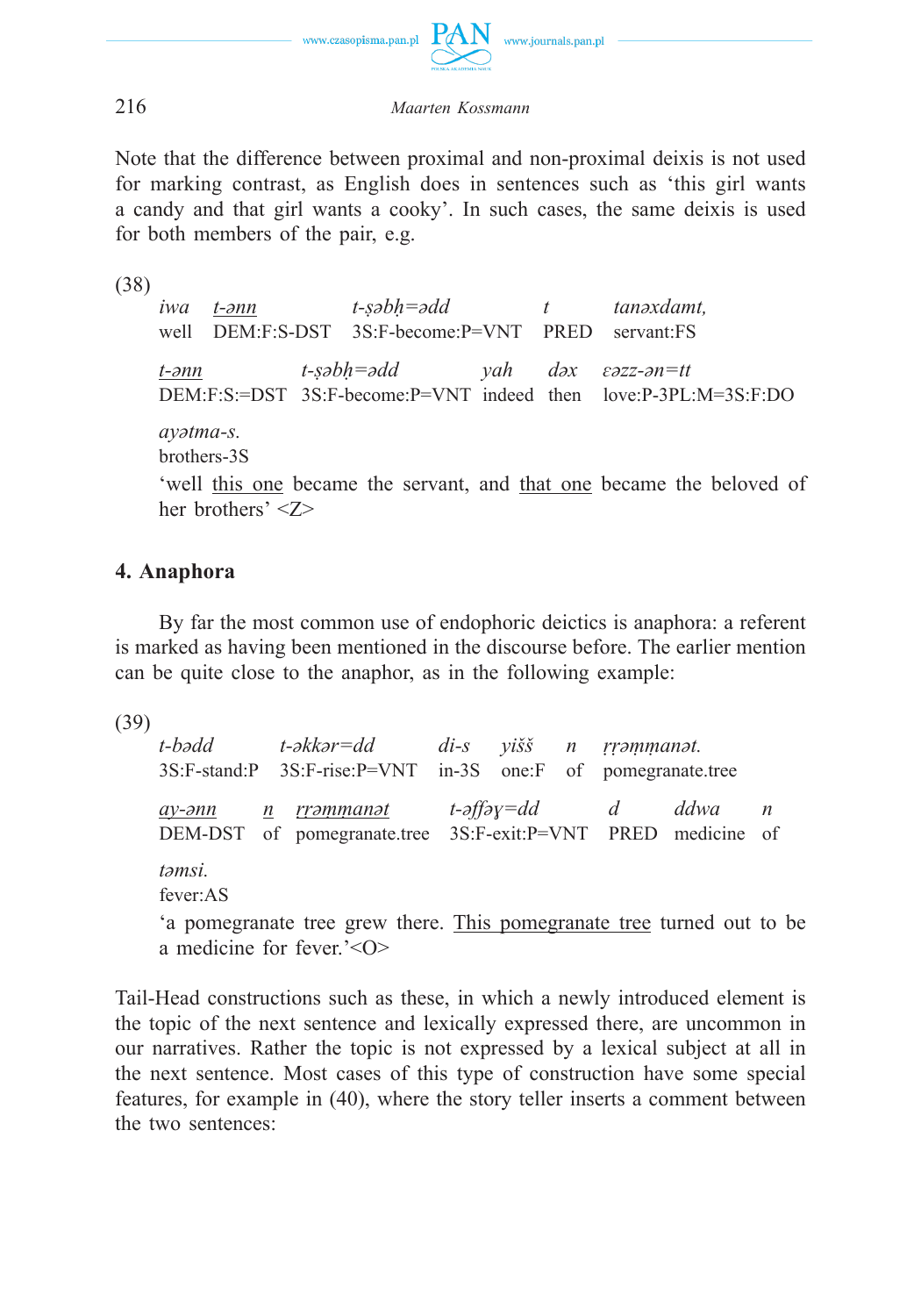

(40)

*t-ṛəwl=as yišš n təsləmt taməqqṛant. [i das… əhh]* 3S:F-flee:P=3S:IO one:F of fish:AS big:F:S:FS when 3S:IO *t-u day d ləkdub ha!* DEM:F:S-PRX just PRED lies ha! *i das=t-əṛwəl ay-u n təsləmt t-ənna=yas* when 3S:IO=3S:F-flee:P DEM-PRX of fish:AS 3S:F-say:P=3S:IO 'a big fish got away. When – ehh this is all nonsense, ha! – when this fish got away, it said…'  $\langle$ O>

On the other hand, anaphora can also refer to somebody that has not been mentioned for a long time. Thus in the final scene of the story of the Singing Bird (cf. Kossmann 2000: 116–125), the king reappears, who has been out of focus ever since the first scenes of the story.

(41)

*an i dd=y-us yah a-nn n nmalik* until when VNT=3S:M-come:P indeed DEM-DST of king *a tt=i-xṭəb* AD 3S:F:DO=3S:M-ask.in.marriage:A 'until that king came in order to ask her hand' <A>

Anaphora concerns the referent, not the specific lexical item. If the same referent is referred to by different lexical expressions, there is no impediment to using anaphoric deictics, as in the following example, where *idžən n nəɛwərt* 'a male child' is taken up by the anaphoric expression *a-nn n mmi-s* 'that son of hers':

(42)

*iwa amm=ənn day t-əεləm idžənnnəεwərt,* well like=DST just 3S:F-have:P one:M of boy *yah a-nn n mmi-s t-əssrus=i.* indeed DEM-DST of son-3S 3S:F-put.down:I=3S:M:DO 'well, like that, she had only one (male) child, well, as for that son of hers, she used to put him down'  $\langle A \rangle$ 

It is quite common in the corpus that the noun phrase marked by the anaphoric expression adds new information about the referent, e.g., by providing the name of the protagonist: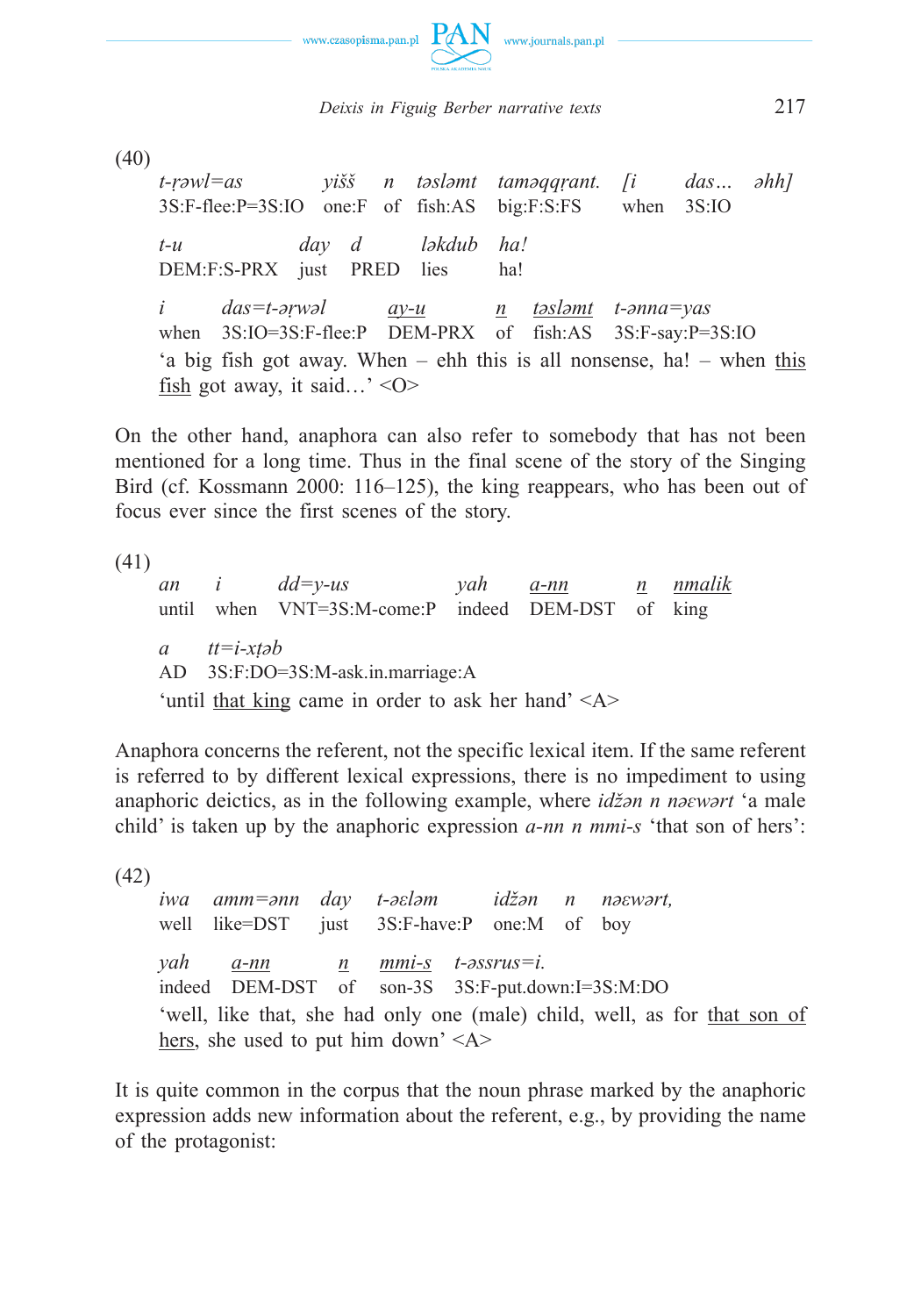

(43)

*t-əxləq yišš n twašunt t taṛbibt. (…)* 3S:F-be:P one:F of girl PRED step-girl:FS *lmatal y-iwəy xalti-s,* for.example 3S:M-carry:P aunt-3S *t-uṛəw taɣəd nəttata yišš n twašunt,* 3S:F-give.birth:P also she one:F of girl *yah ṣəbḥan-ḷḷah qaε swa=tənt.* indeed wonder-God entirely similar=3PL:F:DO *iwa ay-ənn n ɛiša timəḍfəṛt n yiɣəḍ t-təyma,* well DEM-DST of Aicha follower:F:S:FS of ashes:AS 3S:F-grow:I *ay-ənn n twašunt nn-əs lla.* DEM-DST of girl of-3S no 'there was a girl that was a step-child. (…) So, you know, he married her maternal aunt, and she also bore a girl, and – o wonder! – they looked exactly the same. Well, that Cinderella  $(=$  the step-child) grew bigger, her (= the aunt's) daughter not'  $\langle$ O>

In this example the name of the girl has not been mentioned before. The anaphoric expression *ay-ənn n ɛiša timəḍfəṛt n yiɣəḍ* 'that Cinderella' adds information about the name.

Anaphoric expressions can also be used for participants implied by the context, rather than previously mentioned (cf. Mettouchi 2011: 478ff.). For example, in the following fragment, the imam, while a newly introduced person, has anaphoric marking. One can interpret this as him being implicitly present by the earlier mention of the Friday service, a ceremony conducted by the imam.

(44)

*t-əssɣəbr=it al ass n nžəmεa* 3S:F-hide:P=3S:F:DO until day:FS of friday *lla-n ttẓaḷḷa-n i tməzgida ləžmaεət* be:P-3PL:M pray:I-3PL:M in mosque:AS village.council *t-əffəɣ=dd yawkan (…).*  $3S:Fe\,xit:Pe=VNT$  then  $(\dots)$ *yawkan [idž…] kkr-ən=dd middən a stt=nɣ-ən,* then rise:P-3PL:M=VNT people AD 3S:F:DO=kill:A-3PL:M *i-džull=asən ay-ənn n nimam: (…)* 3S:M-swear:P=3PL:M:IO DEM-DST of imam

 'she hid her until the village council were praying one Friday in the mosque, and then she came out,  $(...)$  the people wanted to kill her but that imam swore to them...' <B>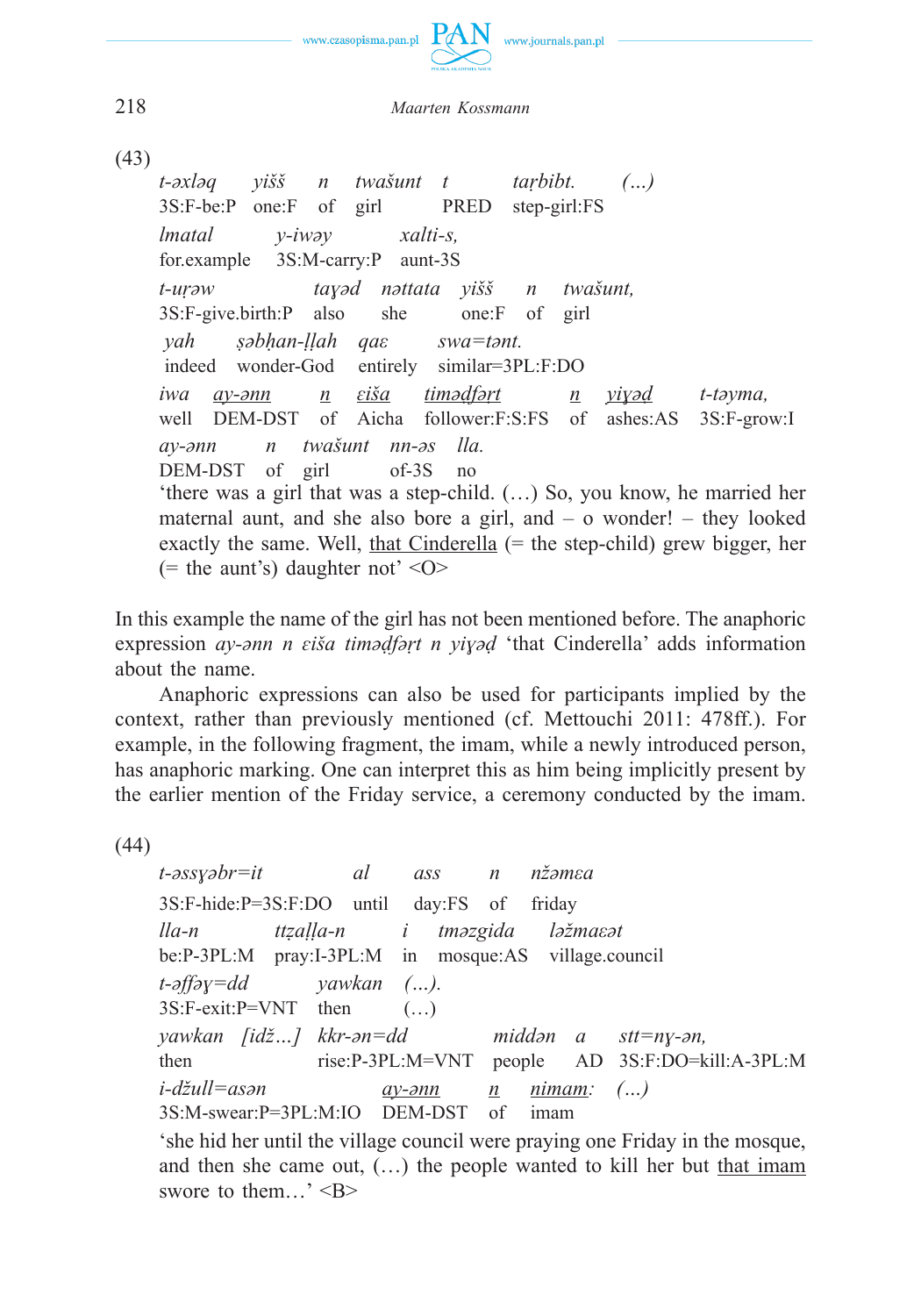

Similarly, in (45), ashes and earth get anaphoric marking, even though they were not mentioned before. In this case, they are implied as the result of burning a bird in the fireplace:

(45)

*iwa t-əkkər ay-u n tməṭṭut n pp̣ a-s ̣* well 3S:F-rise:P DEM-PRX of woman:AS of father-3S *t-əssəṛɣ=as=s* 3S:F-burn:P=3S:IO=3S:M:DO *t-əyr=as=s ikk ləmsi. i-ṛɣu.* 3S:F-throw:P=3S:IO=3S:M:DO in fireplace 3S:M-be.burned:P *ay-ənn n yiɣəd, ay-ənn n ušal* DEM-DST of ashes:AS DEM-DST of earth:AS *yr-ən=t ikk idžən n umšan* throw:P-3PL:M=3S:M:DO in one:P of place:AS 'well this wife of his father burned him and put him in the fireplace. These ashes, this earth they threw it somewhere.' <O>

In (46), the midwife is clearly a new player in the story. The use of anaphoric *ay-ənn* is possible here, because the presence of a midwife is expected at a childbirth.

(46)

*t-ənna=yaš sənt yah ul εlim-ənt lbəẓẓ,* 3S:F-say:P=2S:M:IO two:F indeed NEG have:NP-3PL:F children *yišš [əhh] tuɣ sa dd ɣr-ə*s *[ahh] a dd=i-xləq lbəẓẓ.* one:F PAST FUT VNT at-3S AD VNT=3S:M-be:A children *kkr-ənt ɣar-ənt zzi-s ay-u [n əhh] n* rise:P-3PL:F be.jealous:P-3PL:F with-3S DEM-PRX of *sənt n tzədnan.* two:F of women:AS *nna-nt=as ukk uy-ənn n təmqibəlt nn-əs* say:P-3PL:F=3S:IO to DEM:AS-DST of midwife:AS of-3S 'you know two (of the women) did not have children, one was on the point ehh, she was getting a child. These two women were jealous and they said to that midwife of hers'<O>

Generally speaking, examples of anaphoric expressions for referents whose presence is inferred from the context, but not explicitly mentioned before, are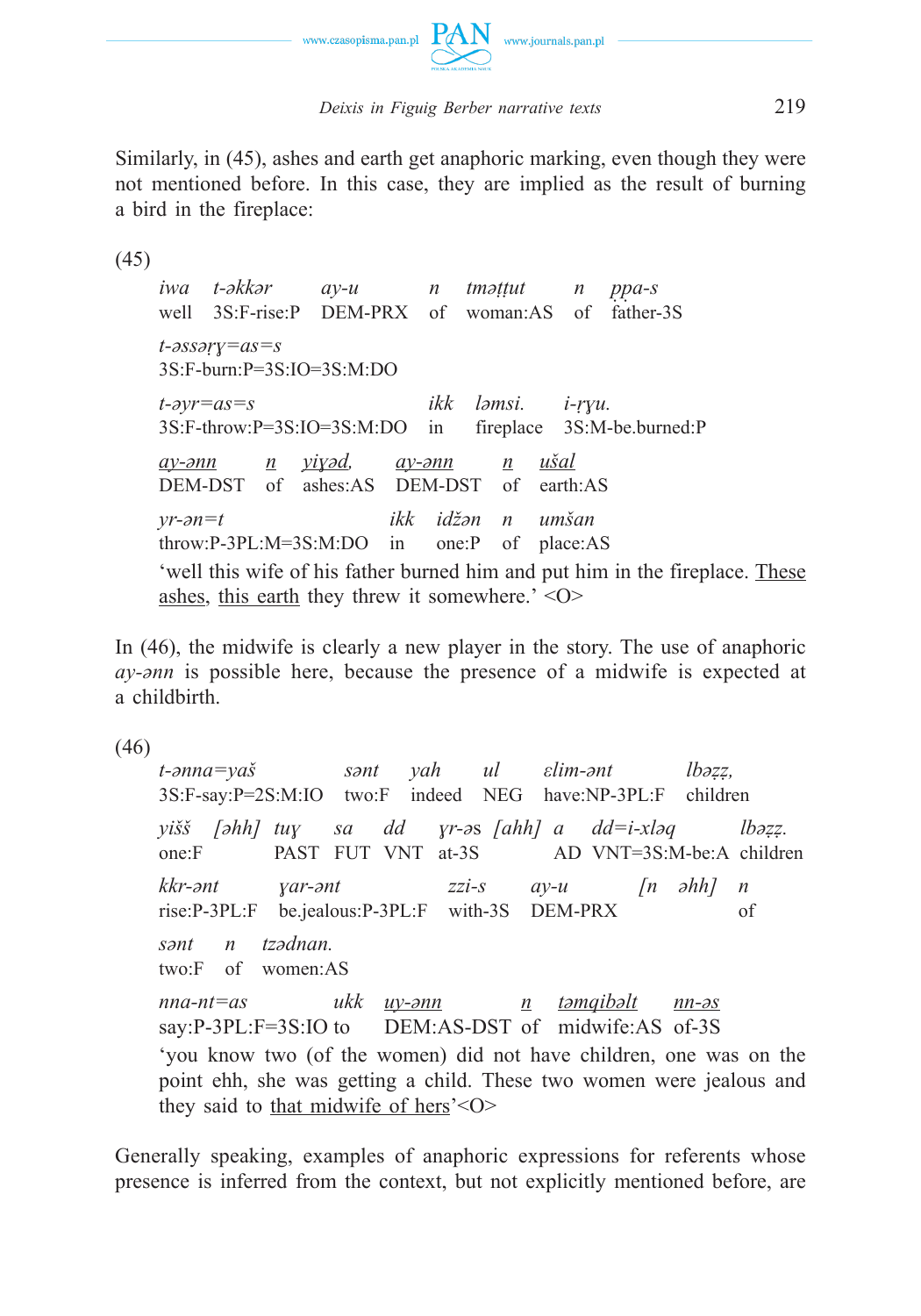

rare among the most experienced story tellers, such as  $\langle A \rangle$  and  $\langle B \rangle$ . They are much more common in stories told by the men and in those told by  $\langle \circ \circ \rangle$ and <Z>, which are also sloppier in their style otherwise, as shown by their excessive use of stop-gaps and occasional distortions in the chronological order of the events. It seems therefore, that "good" story telling style has rather precise usage of anaphoric expressions in order to express a referent that was mentioned before, while in less confident narrative style this may be extended to inferred referents.

Among further instances which have anaphoric marking in spite of the fact that the referent has not yet been introduced, some may be simple errors– the story teller may have forgotten that (s)he did not yet introduce the referent in question.11 There are a few of such cases, however, that cannot easily be interpreted as errors in this sense:

(47)

*iwa t-əkkər yišš n tudayt t-us=dd t-əzznuz* well 3S:F-rise:P one:F of Jew:F 3S:F-come:P=VNT 3S:F-sell:I ay-ann — n neatrayyat, ahh lmašwaš, zzafran, tiwinas, labzar [qir....] DEM-DST of spices tanbark saffran rings:FS pepper 'well, a Jewess came selling those spices, tanbark, saffran, rings, pepper…' <O>

A similarly unclear case is the following comment to the field worker in which *a-nn n nxiṭ azdad* 'that thin thread' is given as an explanation of *ussu* 'warp':

(48) *t-ənna=yaš t-isi=dd idžən [n u…] n* 3S:F-say:P=2S:M:IO 3S:F-take:P=VNT one:M of *ušur n wussu,* ball:AS of warp:AS *n wussu, a-nn n nxiṭ azdad* of warp:AS DEM-DST of thread thin:M:S:FS 'that is to say, she took a ball of warp – of warp, that thin thread'  $\leq$  O  $>$ 

These two examples suggest that the consistently anaphoric reading of the deictic constructions in our corpus may be the effect of their narrative nature. It is very well possible that a study of other text genres would provide a more diverse pattern.

<sup>&</sup>lt;sup>11</sup> I found less than ten of such instances in the corpus, most of them from less confident story tellers.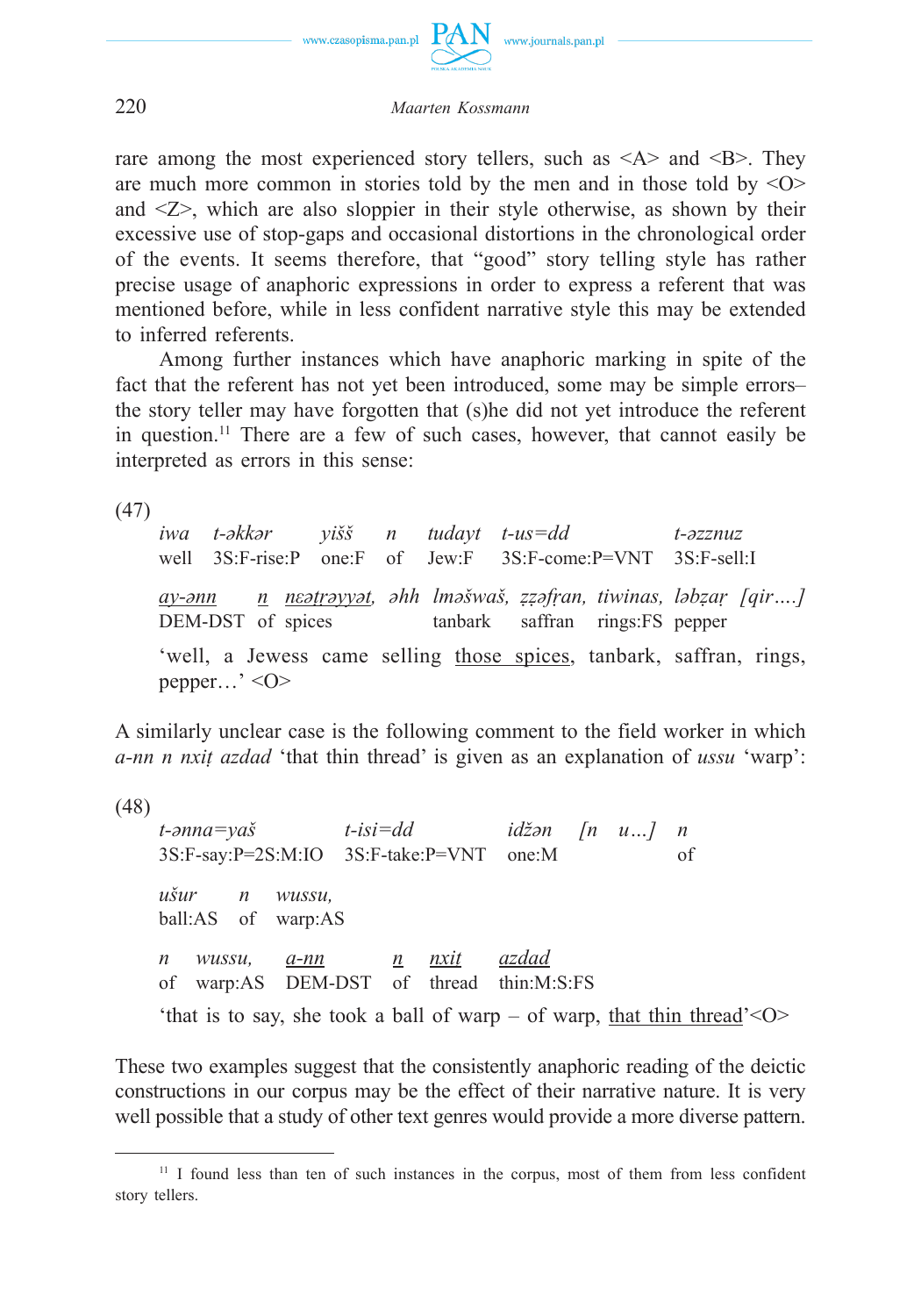

## **5. Absence of anaphoric marking**

The use of anaphoric expressions is extremely common in the narratives studied here: in total over 750 cases of the  $a(v)$ -DEICTIC *n* NOUN construction are found in the corpus. Therefore it is relevant to ask to what extent the use of this construction is obligatory when referring to an entity that is already known from the context.

The easy answer to this is negative; there are cases where the anaphoric construction is not used, even though there is clearly reference to a previously mentioned item, e.g., in the following passage, where *limam*  'the imam' is already introduced in the previous sentence, but there is no anaphoric marking.

(49)

*i-kkər limam ləbda i-təddən i-təddən* 3S:M-rise:P imam always 3S:M-announce.prayer:I 3S:M-announce.prayer:I *i-tṣəddəɛ žḥḥa ikk iḍəṣ nn-əs, idžən n umullu* 3S:M-disturb:I Jehha in sleep:AS of-3S one:M of time:AS *i-nna=yas (…)* 3S:M-say:P=3S:IO *lmuhimm limam [əhh], i-ɣill [d… day i-lla əhhh…]* well imam 3S:M-think:P *day žəḥḥa i-lla d afɣul.* just Jehha 3S:M-be:P PRED fool:M:S:FS 'the imam always announced the prayer (in the early morning) and disturbed Jehha in his sleep. One day he (i.e., Jehha) said to him: (…). Well the imam just thought that Jehha was a fool' <M>

It is possible to give a more interesting account of the absence of anaphoric marking, however, as cases of previously mentioned items lacking anaphoric marking seem to cluster around a restricted number of contexts.

#### **5.1. Absence of anaphoric marking in nouns with a single referent**

The first type are nouns that have only one single possible referent. Thus, in the case of *limam* in (49), one may suppose that there is only one imam in the village. Such single-referent NPs are mainly names (on which see below), and professions which – within a certain community – have only one member, e.g: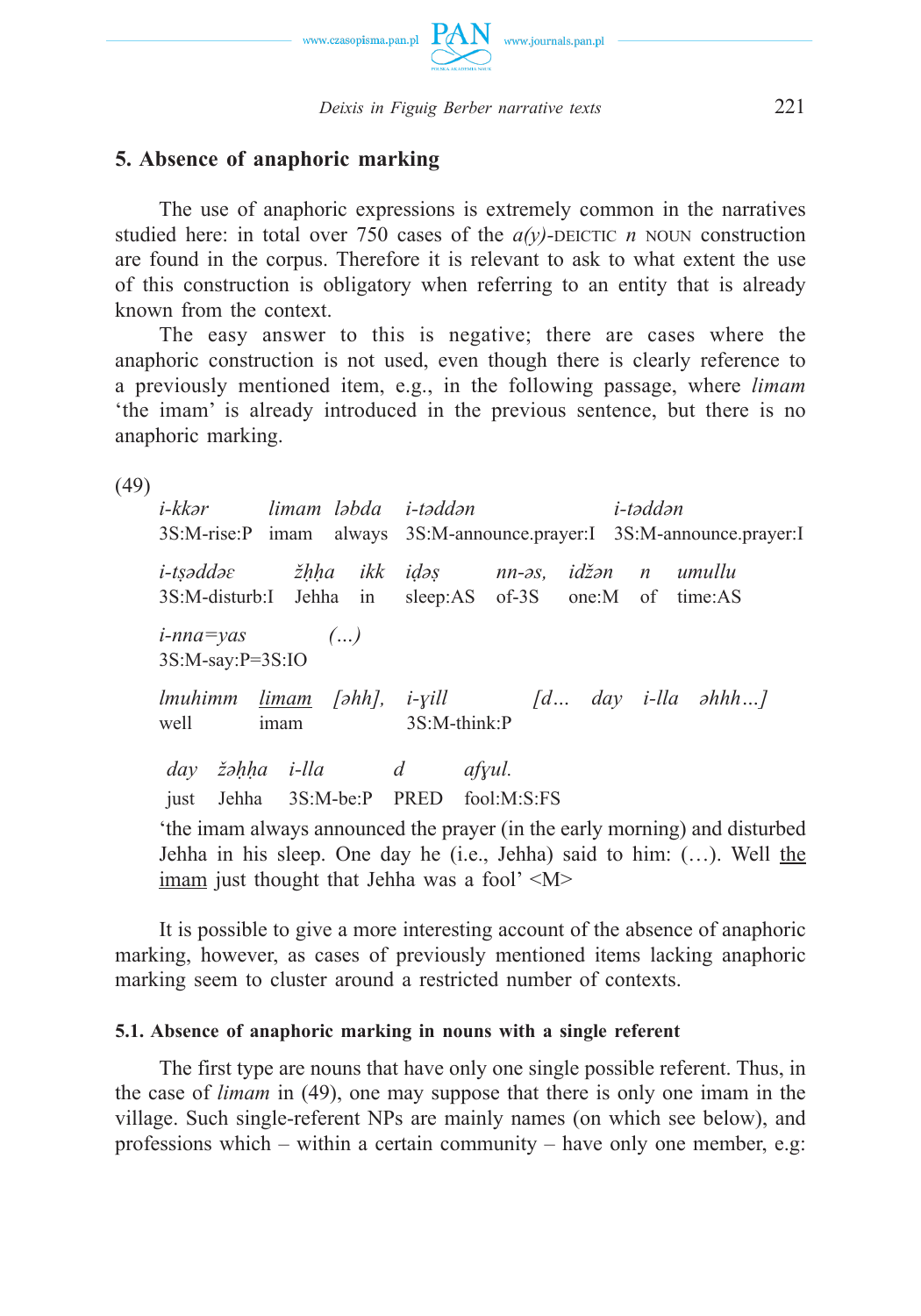

(50)

*an idžən n umullu i-lla i-ṛaḥ yah* until one:M of time:AS 3S:M-be:P 3S:M-go:P indeed *ad i-ḥəwwəs lmalik* AD 3S:M-tour:A king 'until one day the king went on a journey' <A>

In this fragment, the king has already been mentioned before in the story (he is the husband of the heroine); however, he needs not to be marked anaphorically, as there is only a single king in the country.

The single referent interpretation extends to cases where a certain type of actor functions similar to a name. This is especially the case of *tamẓa* 'ogress', *amẓa* 'ogre' and of animals in animal tales. Such terms are quite often found without anaphoric marking; one way of rendering this usage in English would be to capitalize the words. For example, in the following passage, *uššən* 'jackal' and *ikɛəb* 'fox' are consistently used without anaphoric marking.

(51)

*i-kkər amm=u uššən, d ikɛəb.* 3S:M-rise:P like=PRX jackal with fox *ṛaḥ-ən ttašr-ən ləbṣəl ikk idžən n iyṛan.* go:P-3PL:M steal:I-3PL:M onions in one:M of field *iwa [uššən…] ikɛəb day ad i-təš,* well [jackal] fox just AD 3S:M-eat:A *i-žəṛṛəb [am… a] iman nn-əsi ləqbu.* 3S:M-try:P self of-3S in hole *targa zəɛma waš ad i-ddza nix la.* ditch:FS thus whether AD 3S:M-fit:A or no *uššən i-lha day d ləmɛaš n nəbṣəl. day* jackal 3S:M-be.occupied:P just with eating of onions just *yah amm=u.* indeed like=PRX *ikɛəb ad i-žəṛṛəb, day ad i-təš i-žəṛṛəb iman nn-əs,* fox AD 3S:M-try:A just AD 3S:M-eat:A 3S:M-try:P self of-3S *day ad i-təš i-žəṛṛəb iman nn-əs.* just AD 3S:M-eat:A 3S:M-try:P self of-3S *y-us=dd bab n iyṛan i-rẓəm=dd, ikɛəb i-ṛwəl.* 3S:M-come:P=VNT master of field 3S:M-open:P=VNT fox 3S:M-flee:P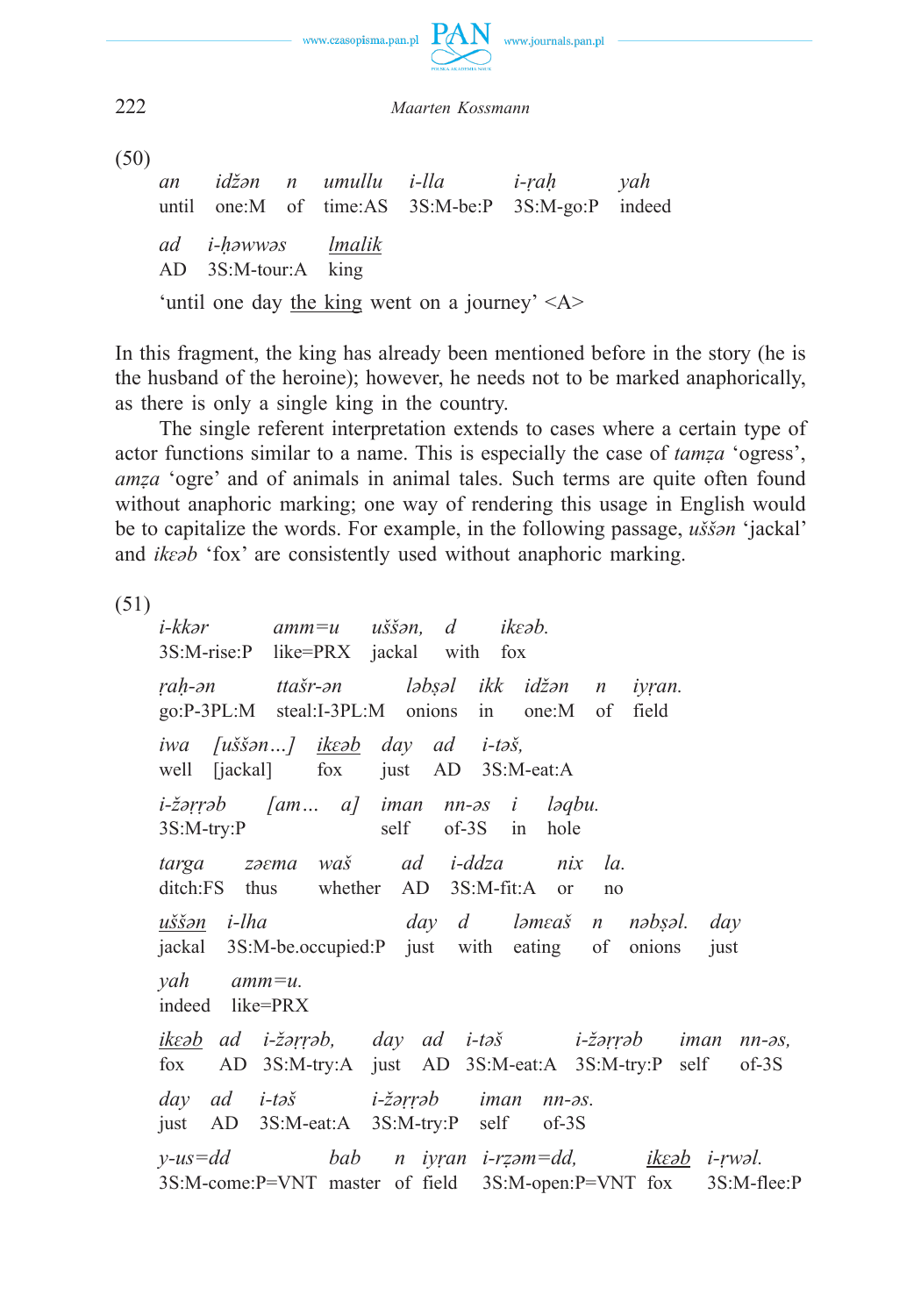

*uššən y-us=dd ad i-ṛwəl dləqbu, i-ḥṣəl.* jackal 3S:M-come:P=VNT AD 3S:M-flee:A with hole 3S:M-be.stuck:P 'there were (a) j/Jackal, and (a) f/Fox. They went stealing onions in a field. Well, Fox, each time he ate, he would try himself in the hole. The ditch; whether he still fitted in or not.<sup>12</sup> Jackal was just busy eating onions. It was like this. Fox would try, each time he ate, he would try himself, each time he ate, he would try himself. The owner of the field came, he opened (the door of the garden wall) and Fox fled. Jackal tried to flee through the hole, but remained stuck.' <E>

Similarly, in (52), *tamẓa* 'ogress' seems to be taken as a name, which only has a single referent.

(52) Context: Two women have fled an ogress.

*i t-ədwəl təmẓa t-tṛ aεa=tənt a dd=as-ənt* when 3S:F-return:P ogress:AS 3S:F-wait:I=3PL:F:DO AD VNT=come:A-3PL:F 'when Ogress came back she waited that they would come' <A>

Anaphoric marking is by no means impossible when there is a single referent. In fact, single-referent entities such as *lmalik* 'king' often occur in the *ay-ənn n X* construction, e.g.

(53)

*yawkan i-səll=as a-nn n nmalik i-nna=yas:* then 3S:M-hear:P DEM-DST of king 3S:M-say:P=3S:IO 'then the king heard her and said' <A>

The situation in this example is very similar to that in example (50) (from the same story) where *lmalik* was used without anaphoric marking: the king is the husband of the main character, and there is no doubt about the singleness of the reference.

Similarly, with name-like expressions (on names, see section 5.4), such as *tamẓa* 'Ogress' and *uššən* 'Jackal', the story teller can switch between anaphorically marked and unmarked uses. Cf. the continuation of the story of Jackal whose first part was presented above (51) as an example of the absence of anaphoric marking. In this fragment, in both cases that *uššən* 'jackal' appears, it is used with the anaphoric construction.

<sup>&</sup>lt;sup>12</sup> That is, the hole in the wall through which the irrigation ditch enters the field; this is the only way in or out for the animals.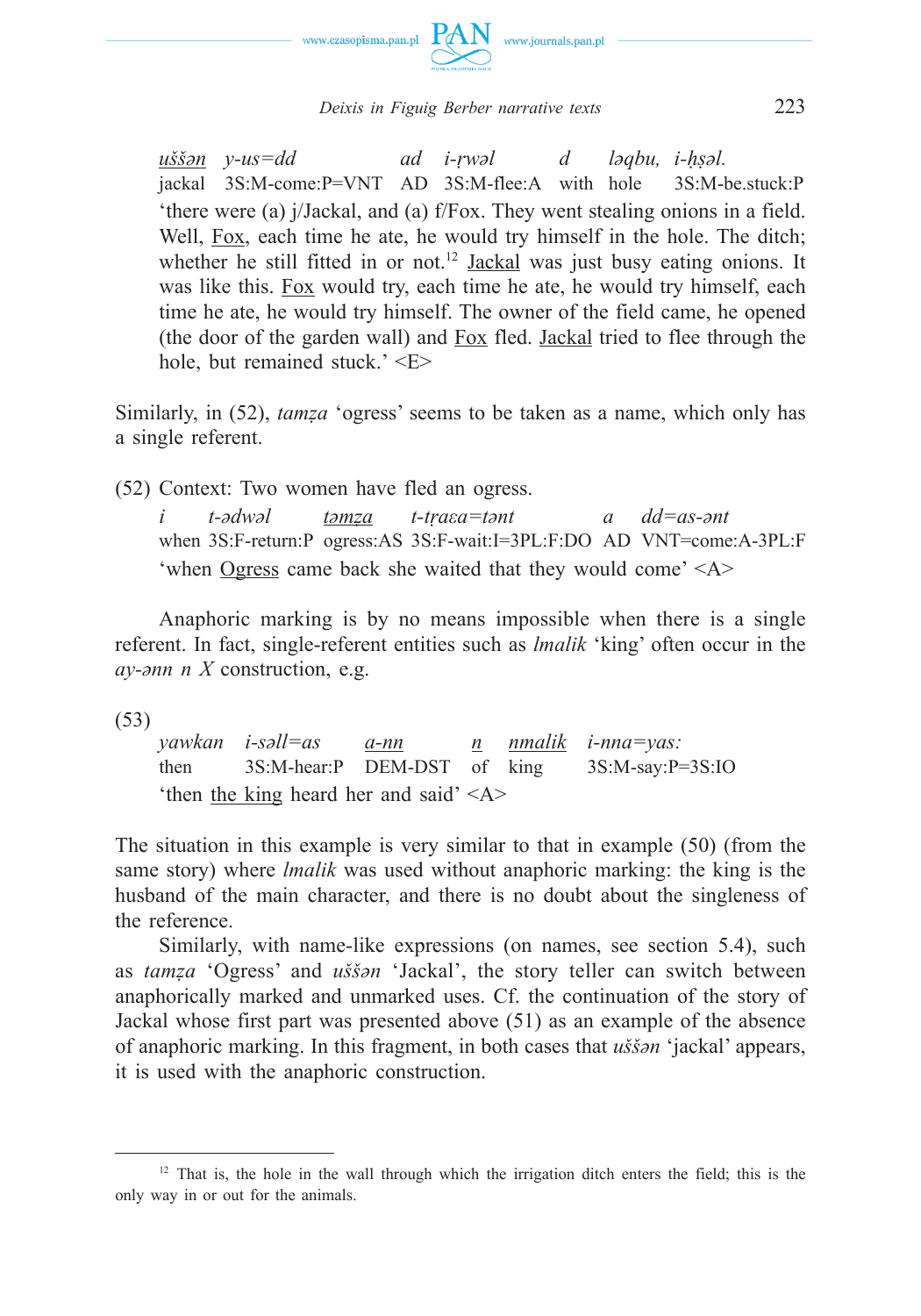

(54) Context: The owner of the field has thrown out the jackal (who he thought was dead) from the field. The jackal only pretended he was dead.

*yawkan i-ḍṣu xf-əs a-nn n uššən, i-nna=yas: hay!* then 3S:M-laugh:P on-3S DEM-DST of jackal 3S:M-say:P=3S:IO hey *ḥši-ɣ=aš=dd! i-ṛwəl. i-ẓwa a-nn n uššən.* pull.leg:P-1S=2S:M:IO=VNT 3S:M-flee:P 3S:M-go.away:P DEM-DST of jackal 'then the jackal laughed at him and said: - hey! I got you,and fled. The jackal went away.'<E>

### **5.2. Absence of anaphoric marking in nouns with a possessive phrase**

A very common situation in which there is a single (or very restricted choice of) referent are possessive constructions with pronominalized possessors: "his wife", "his foot", etc.<sup>13</sup> In such cases, the same obtains as with the professions and name-like constructions mentioned above: normally, there is no anaphoric marking. For example, in the following fragment, the mother is introduced in the first sentence, but there is no anaphoric marking in *yəmma-tsən* 'their mother' shortly afterwards.

 $(55)$ <br>t-əkkər *t-əkkər yišš n tməṭṭut, t-əεləm səbεa n nwašun,* 3S:F-rise:P one:F of woman:AS 3S:F-have:P seven of children *tmanna-n twašunt.* wait:I-3PL:M girl *iwa qqim-ən qqaṛ-n=as i yəmma-tsən:* well sit:P-3PL:M say:I-3PL:M=3S:IO to mother-3PL:M 'there was a woman who had seven sons, who waited for a girl. Well, all the time they said to their mother…'<A>

Similarly, in (56) the husband of the woman is already known and quite an important player. The absence of anaphoric marking can be understood from the fact that the woman only has one single husband.

(56)

*day yišš n tẓəqqa i-nna=yas urgaz nn-əs* just one:F of room:AS 3S:M-say:P=3S:IO man:AS of-3S 'only about one room her husband had said ...' <A>

<sup>&</sup>lt;sup>13</sup> In addition, of course many instances of pronominalized possessive constructions present new information and are therefore not expected to have anaphoric marking anyhow.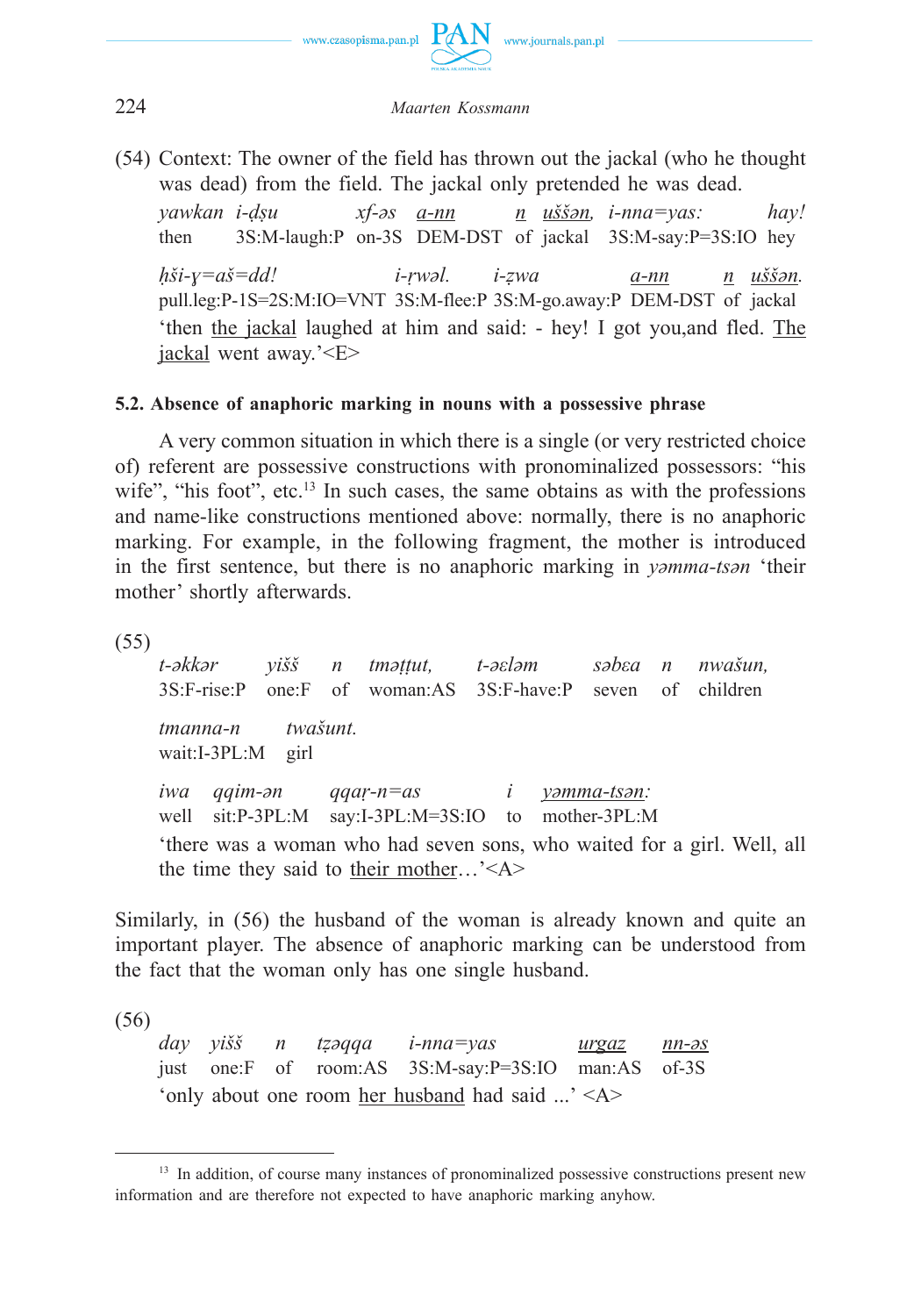

Unsurprisingly, body parts with pronominalized possessors ("his foot" etc.) are hardly ever combined with anaphoric marking, cf.

(57) *i-ṭṭəf=tt=dd i-nəkḍ=as iləs nn-əs* 3S:M-take.hold:P=3S:F:DO=VNT 3S:M-cut.off:P=3S:IO tongue:FS of-3S *amm=ənn ul t-əssəfhim.* like=DST NEG 3S:F-make.understand:NI *i das=i-nkəḍ iləs nn-əs,* when 3S:IO=3S:M-cut.off:P tongue:FS of-3S *nəttət t-əyyu=dd afuḥ amm=u n idammən sikk* she 3S:F-do:P=VNT bit:FS like=PRX of blood from *iləs nn-əs,* tongue:AS of-3S *t-əṭla i llbab n-sən.* 3S:F-smear:P in door of-3PL:M

 'he took her and cut out her tongue so that she would not be understandable. When he had cut out her tongue, she took some blood from her tongue and smeared it on their door' <E>

## **5.3. Anaphoric marking in nouns with a possessive phrase**

It should be stressed that anaphoric marking is not impossible in nouns with a possessive phrase. When present, it often fulfills one out of two functions.

In the first place, it may stress emotional or geographical distance. This is very clear in the following example about a mother who is trying to kill her daughter, while the daughter is living far away from her.

```
(58)
```
*t-əkkər t-səll=as ay-u n yəmma-s* 3S:F-rise:P 3S:F-hear:P=3S:IO DEM-PRX of mother-3S *t-azən=dd t-ənna=yaš tmušṣ̌ ə̣ yt nn-əs* 3S:F-send:A=VNT 3S:F-say:P=2S:M:IO cat of-3S 'So this mother of hers sent, you know, her cat' <O>

Other examples do not have the emotional distance, but still have the geographical distance, e.g.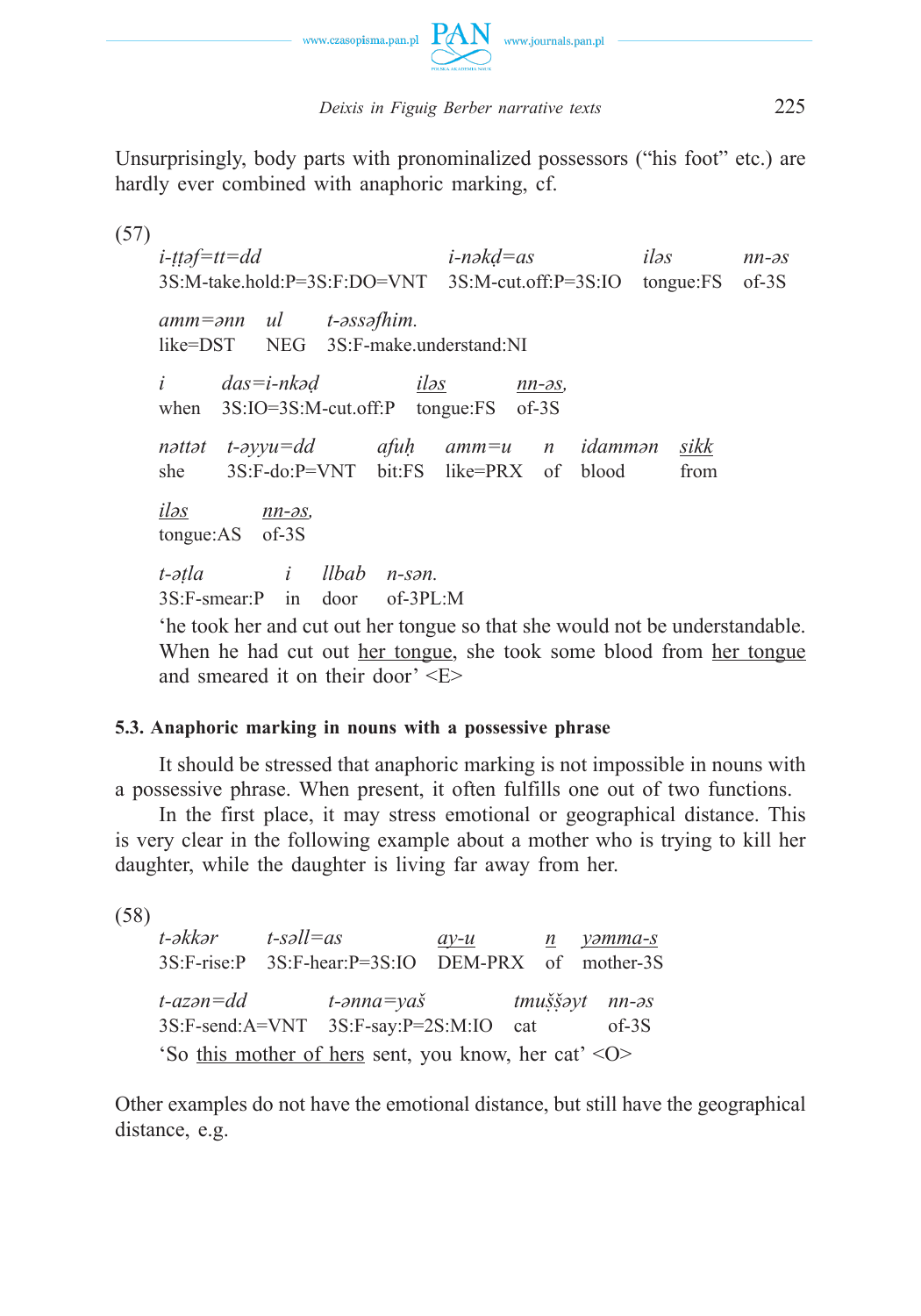

(59) Context: A boy has been expelled from the country by his father. After his father has died, his mother is confronted with her situation. At this point in the story the boy is living in a different country than his mother.

*iwa sukk ud=ənn yah ṣafi, dəḥy-ən ay-u* well from moment=DST indeed enough push:P-3PL:M DEM-PRX *n yəmma-s* of mother-3S 'well from that time on they pushed this mother of his' <O>

The second function is disambiguation. Possessive pronouns normally, but not necessarily, refer to the closest preceding possible referent. When this is not the case, anaphoric marking may be used to make clear that the referent is the one mentioned earlier on, and not a new referent. Cf.:

(60) Context: The trickster is alone with the daughter of the ogress.

*t-ənna=yaš yah i-ttɣənni* 3S:F-say:P=2S:M:IO indeed 3S:M-sing:I *iwa yawkan t-ənna=yas ay-ənn n yəlli-s* well then 3S:F-say:P=3S:IO DEM-DST of daughter-3S 'you know, he sang and then this daughter of hers said…' <Z>

In (60), the immediately preceding possible referent of *-s* (3S) is the trickster, not the ogress. As no daughter of the trickster has been mentioned before, the use of the anaphoric deictic automatically creates a connection with the aforementioned daughter of the ogress. Another example is the following:

(61) Context: Harun al-Rashid brings Abu Newwas to court.

*iwy-ən=t=id l lməḥkamət, (…).* bring:P-3PL:M=3S:M:DO=VNT to court *t-əkkər ay-ənn n yəlli-s, t-əqqim t-rəkkəb=dd* 3S:F-rise:P DEM-DST of daughter-3S 3S:F-sit:P 3S:F-look.down:I=VNT *yah [sa ss əhh] sa xf-əs ḥəkm-ən s liɛdam.* indeed FUT on-3S judge:A-3PL:M with capital.punishment *t-əkkər ay-ənn n yəlli-s, tuɣ t-rəkkəb=dd si ṭṭaq.* 3S:F-rise:P DEM-DST of daughter-3S PAST 3S:F-look.down:I=VNT from window 'they brought him (i.e., Abu Newwas) to court, (…), lots of people. This daughter of his looked down – they were going to put him to death. This daughter of his looked down from the window.' <M>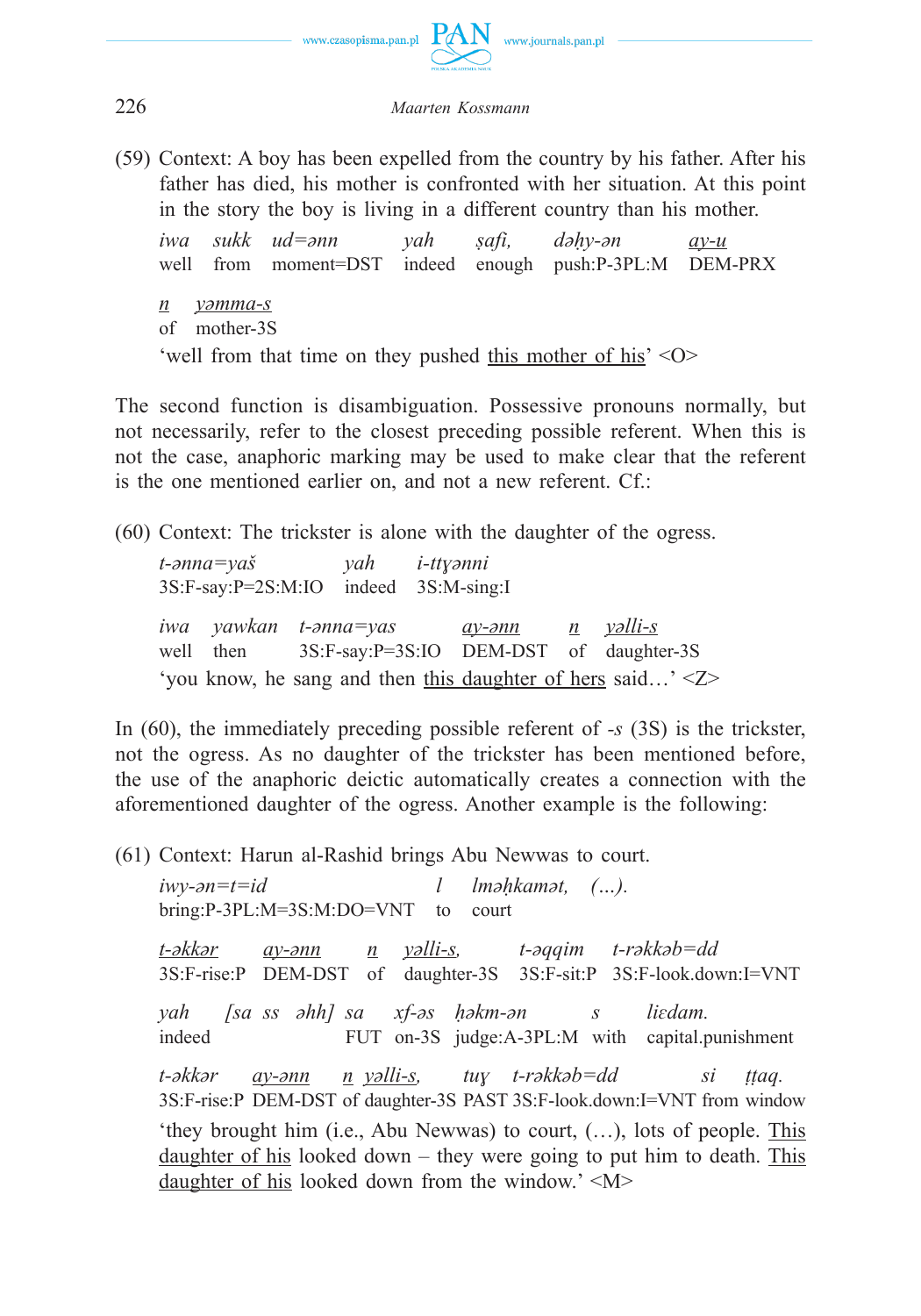

In this passage, the closest possible referent to the possessive in *yəlli-s* is Abu Newwas; the use of the  $a(y)$ -DEICTIC *n* NOUN construction makes clear that we are dealing with the daughter of Harun al-Rashid, who was mentioned before, not with some unknown daughter of Abu Newwas.

In a further example, a slave girl is dismembering the pearl earring of her mistress.

(62)

*yawkan [t…] t-əhwa, qqim t-nəppy=as,* then 3S:F-go.down:P sit:P 3S:F-louse:I=3S:IO *qqim t-qəttšəḥ=dd afuḥ afuḥ sukk u-nn* sit:P 3S:F-take.off:I=VNT bit:FS bit:FS from DEM:AS-DST *[ən…] n uɛəqqa nn-əs.* of pearl:AS of-3S

 'then she (the mistress) went down and she (the slave girl) started to louse her and to take off bit by bit from that pearl earring of hers (of the mistress)' <Z>

The use of the  $a(y)$ -DEICTIC<sub>n</sub> NOUN construction here tracks the reference to the mistress' pearl earring mentioned before, and not to some unknown earring belonging to the slave girl.

### **5.4. Personal names**

Personal names have interesting behavior. Within dialogues, names are never marked for anaphora, e.g., in a context where the named person is known information:

(63)

*lli-x fəṛḥ-əx day ikk i-mmut ḥdidwan.* be:P-1S be.happy:P-1S just when 3S:M-die:P Hdidwan 'I will only be happy when Hdidwan is dead.' <Z>

In the narrative parts, however, names with anaphoric marking are quite common. At this point there seems to be a difference between names of people living in the real world and names of fairy tale characters.14 Real world people are normally not marked for anaphora, for example:

<sup>&</sup>lt;sup>14</sup> People living in the real world include conventional characters in funny anecdotes set in a more or less realistic scenery, such as Jehha and Abu Newwas.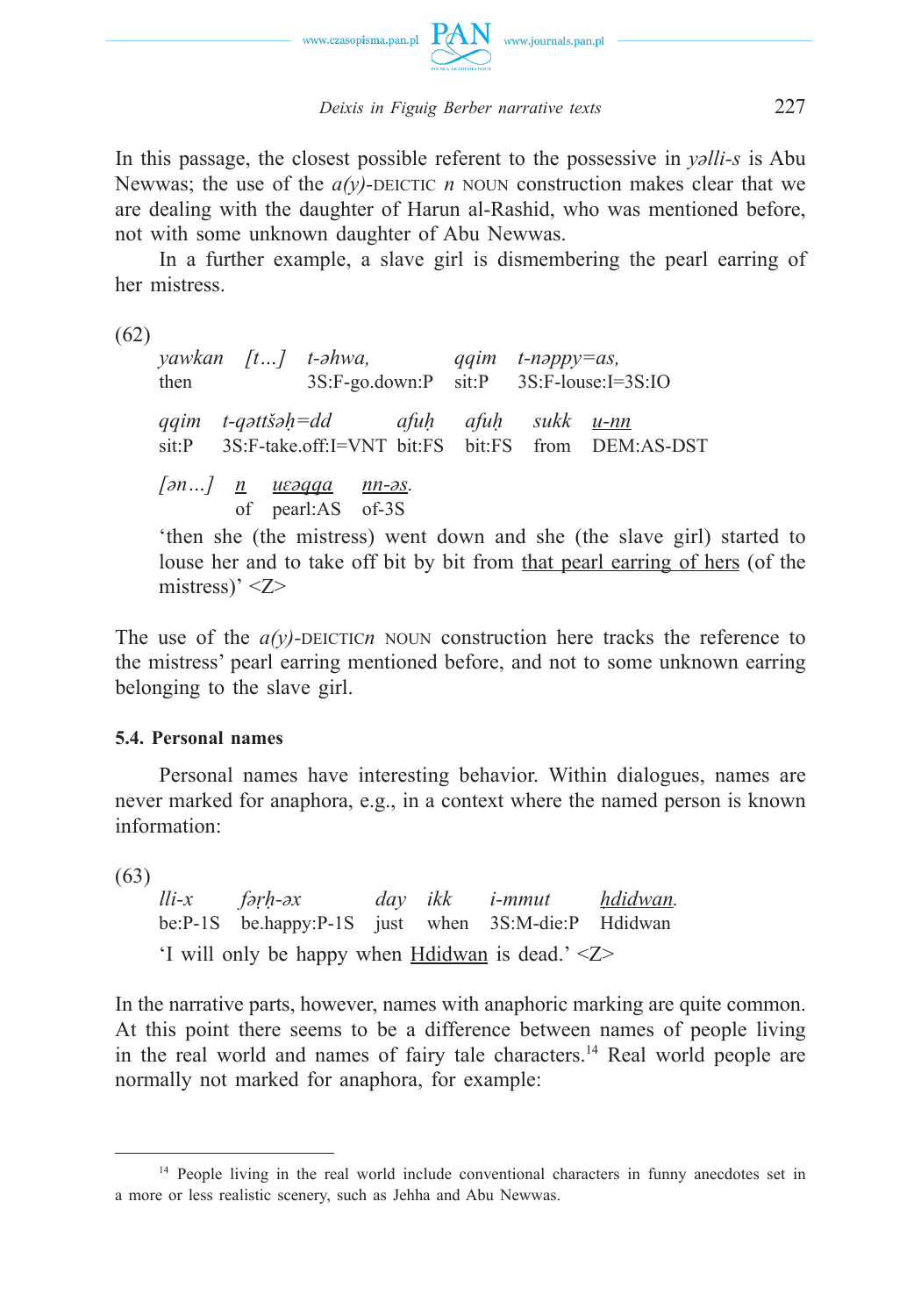

(64) Context: The king has asked who would be able to spend the night alone and naked on top of the minaret

*qaɛ u ss=i-wažəb ḥədd day žəḥḥa. (…)* entirely NEG 3S:M:DO=3S:M-answer:NP anybody just Jehha *i-kkər i-nsu din, ns-ən lməxzən* 3S:M-rise:P 3S:M-spend.night:P there spend.night:P-3PL:M soldiers *ttɛəssa-n xf-əs,* guard:I-3PL:M on-3S *yah žəḥḥa ikk iḍ tuɣ t-tiban=as=dd* indeed Jehha in night:AS PAST 3S:F-appear:I=3S:IO=VNT *išš n tfawt,* one:F of light *t-bəɛɛəd bəzzaf.* 3S:F-be.far:P much 'nobody answered him (to the king) except Jehha. (…) He spent the night there and soldiers guarded him. Well, Jehha, during the night, a light was

visible to him, very far away.' <M>

In this fragment, the second mention of Jehha is clearly reporting known information, but there is no anaphoric marking.

Names of fairy tale characters, on the other hand, more often than not have anaphoric marking in the narrative parts of the story, e.g. (see also example (10) above):

(65)

*yah a-nn n təmẓa day mi sa t-ṛaḥ* well DEM-DST of ogress:AS just when FUT 3S:F-go:A *l šṛa n umšan* to some of place:AS *i*-ttizar=it *ay-u n hdidwan.* 3S:M-precede:I=3S:F:DO DEM-PRX of Hdidwan 'well that ogress, every time she went somewhere, this Hdidwan went before her' <Z>

One may think of several reasons for the different behavior of fairy tale names. In the first place, the use of anaphoric marking may be a way to create distance. This could be part of the general distancing characteristics of fairy tale style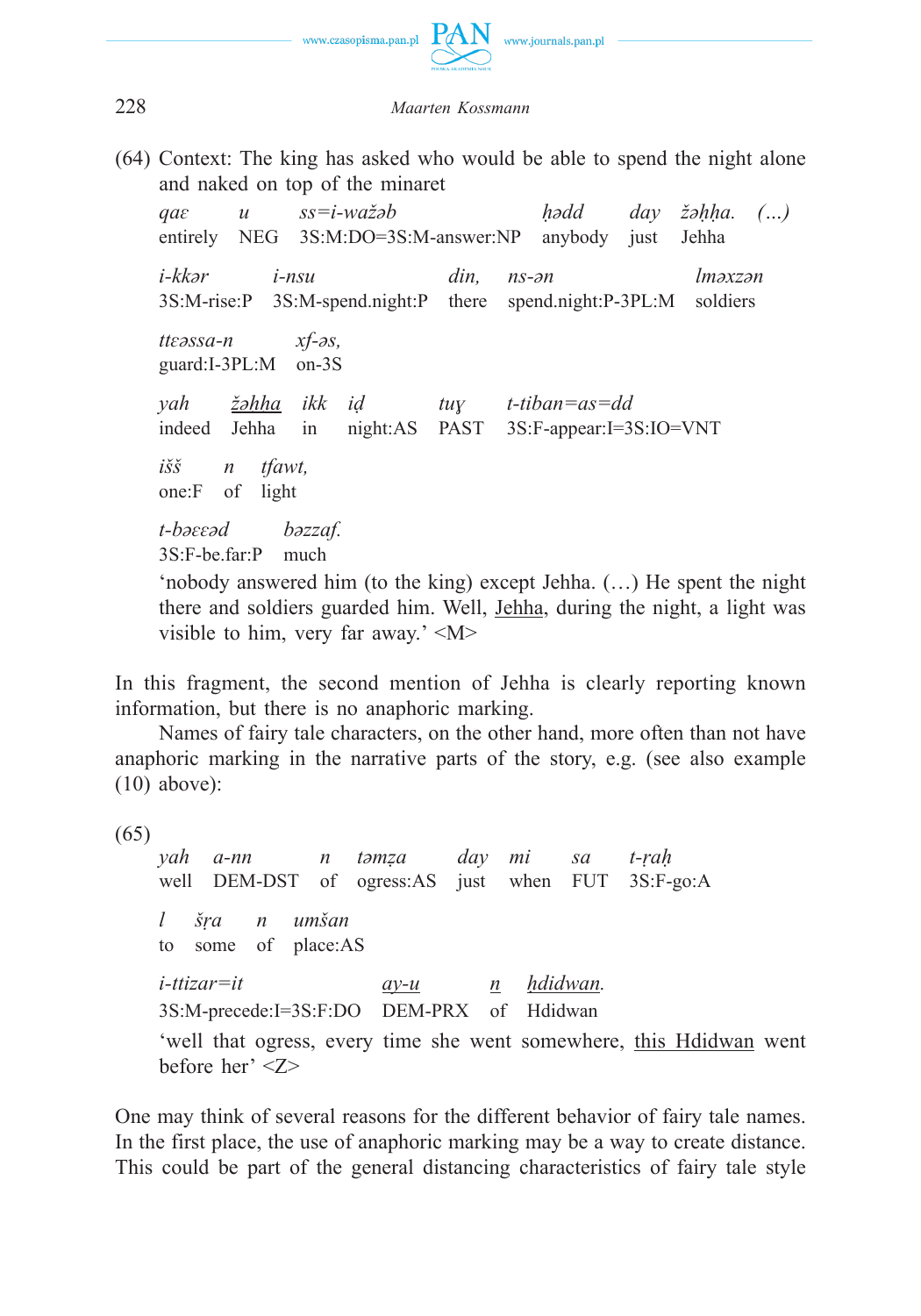

(Kossmann 2000); one remarks that in general story tellers only sparsely use the names of the fairy tale characters in the narrative part, preferring expressions such as 'that boy' or 'that girl'. In the second place, most fairy tale names have an association with a meaning. Thus, *Ḥdidwan*, the name of the boy who lives in an iron house, is derived from Arabic *ḥdid* 'iron'. *Inṣiṣ*, roughly the equivalent of Little Thumbling in European stories, is a half grown person, whose name derives from Arabic *nṣiyyəṣ* 'little half'. One fairy tale character, *Nun*ž*a* (Rapunzel), occurs a couple of times without anaphoric marking; one notes that this name has no transparent etymology, e.g.:

(66)

*i dd=t-faq t-af yawkan nunža nn-əs* when VNT=3S:F-wake.up:P 3S:F-find:A then Nunja of-3S *[u…] un t-əlli.* NEG 3S:F-be:NP 'when she woke up, she saw that her Nunja wasn't there' <A>

Distancing no doubt plays a role in the consistent use of anaphoric marking with the character Omar in the story of Lila (or Fadna) and Omar, a story which, in many respects, is rather a legend than a fictional fairy tale, and which is set in the concrete surroundings of the Figuig oasis (cf. Kossmann 1999; Sahli 2008: 338–344; Benamara 2011: 168–178). This is one of the few named malevolent characters in the stories, and using anaphoric marking contributes to create distance between him and the story teller, e.g.:

(67)

*yah ay-u n ɛməṛ y-us=dd si ləḥməṛ,* indeed DEM-PRX of Omar 3S:M-come:P=VNT from Lehmer *nəttata [d əhh] d bab n taɣit.* she PRED master of Taghit *iwa al idžən n wass t-əlla t-tawəy mmi-s n εəmmi-s* well until one:M of day:AS 3S:F-be:P 3S:F-carry:I son-3S of uncle-3S *y-as=dd ay-u n ɛməṛ* 3S:M-come:A=VNT DEM-PRX of Omar 'well this Omar came from Lehmer, while she belonged to Taghit. Well until one day she was marrying her paternal cousin and this Omar came' <B>

Similarly, his female counterpart, Lila (or Fadna), regularly receives anaphoric marking. Even though she is to some degree the heroine of the story  $-$  in the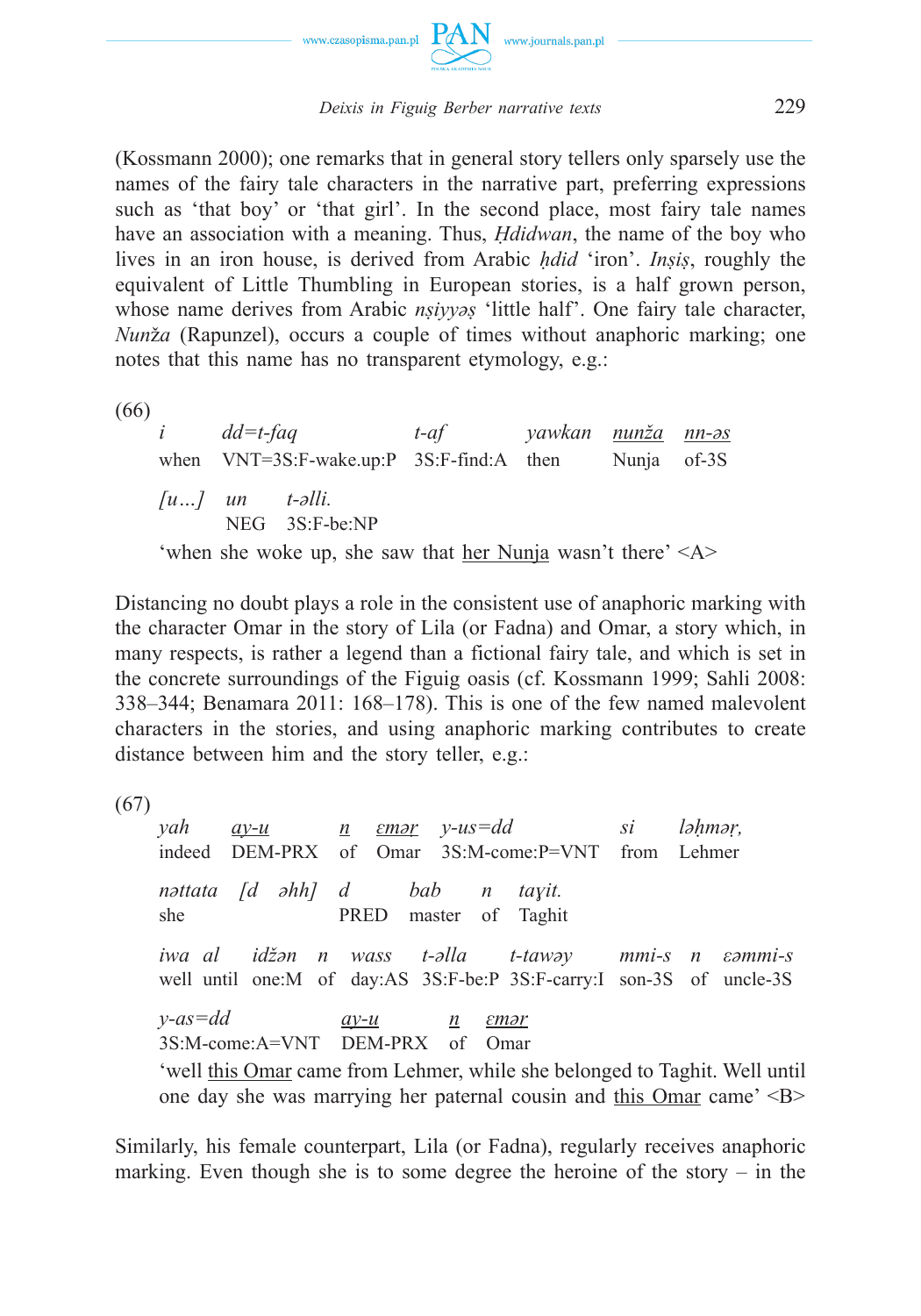

end she takes revenge on Omar – she is to a large part responsible for Omar's actions, and far from a positive character,  $15$  e.g.:

(68)

*iwa i-kkər ay-u n ɛməṛ, i-ffəɣ taqbilt nn-əs,* well 3S:F-rise:P DEM-PRX of Omar 3S:M-exit:P tribe:FS of-3S *i-ṛaḥ ad y-irza s uy-u n lila.* 3S:M-go:P AD 3S:M-search:A on DEM:AS-PRX of Lila 'well this Omar went away from his tribe and went searching this Lila.' <O>

# **6. Cataphoric deixis**

The *a(y)*-DEICTIC *n* NOUN construction is sometimes used in cataphoric deixis, i.e., referring to a referent that has not been mentioned before, but which is identified by the context that immediately follows. This is only found with heads of relative clauses, e.g.:

 $(69)$ <br>t-uš-m=as *t-uš-m=as a sidi [a-nn əhh] a-nn n nəksəwt* 2PL:M-give:A-2PL:M=3S:IO o sir DEM-DST of clothes *t-əkks-əm ukk u-nn n urgaz* 2PL:M-take.off:P-2PL:M to DEM:AS-DST of man:AS 'you must give him those clothes that you took from that man' <A>

In the context of the dialogue, the clothes have not yet been mentioned, but the following relative clause provides the anchor for the cataphoric deictic.

# **7. Conclusions**

Figuig Berber has a large number of deictic constructions, which are all used both in exophoric and in in endophoric contexts. Among these, the pre-nominal construction,  $a(v)$ -DEICTIC *n* NOUN, is by far the most common. In endophoric contexts, in Figuig Berber fictional narratives, deixis is almost exclusively used as a reference-tracking device, i.e., it signals that a certain referent has already been introduced in the story, or that it is implied by the context. It is used in a rather consistent manner to single out the known referent in situations where there are several potential referents to a certain noun. When there is no

<sup>&</sup>lt;sup>15</sup> The name *Lila*, which is the local equivalent of the well-known Arabic name Layla, is traditionally a dispreferred name in Figuig because of this story (Benamara 2013: 293).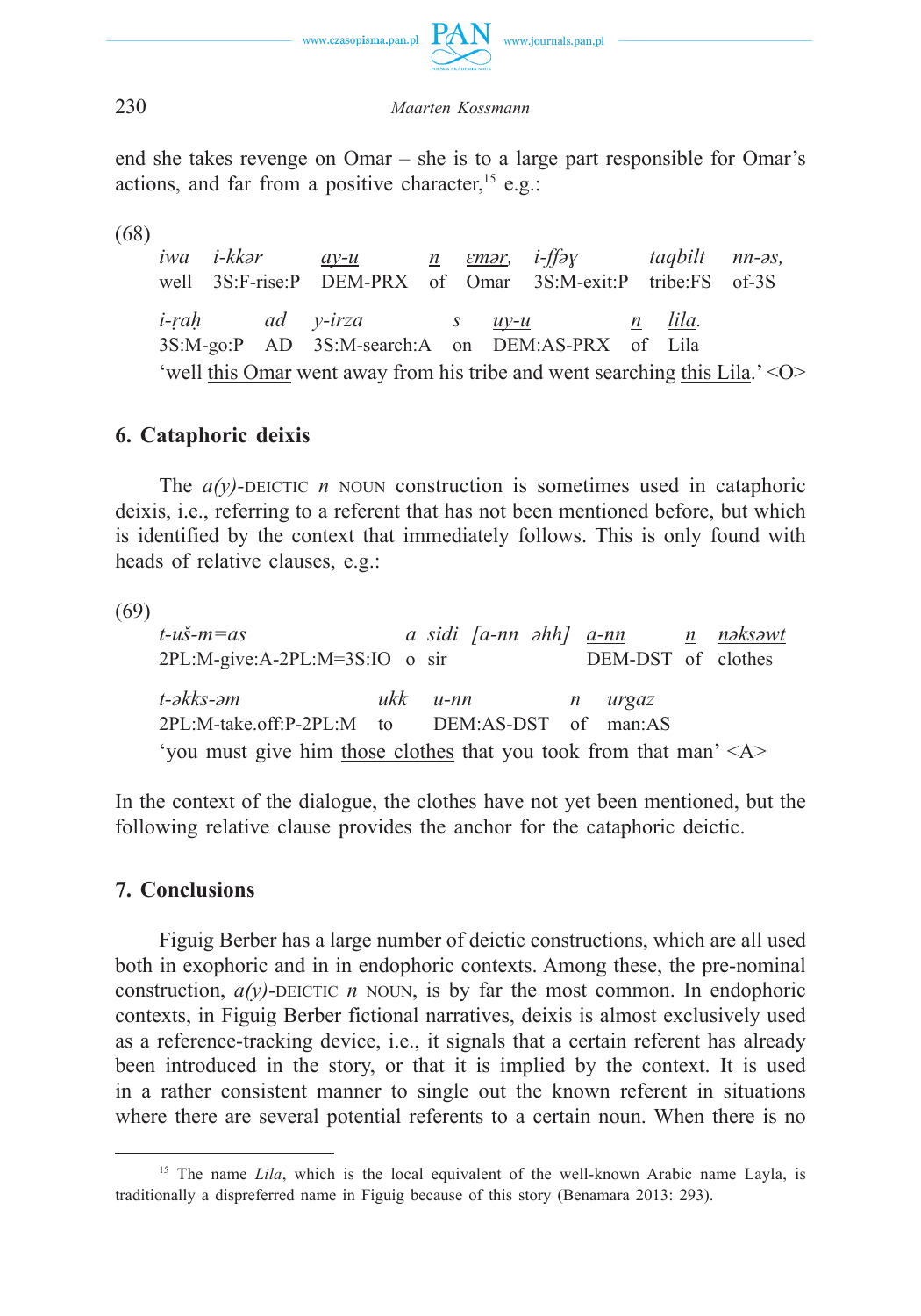

ambiguity as to the possible referent of the noun (phrase), deictic marking is less consistent, and may have additional evaluative values (marking emotional or geographical distance in particular). This is the case of nouns with only one possible referent (within the world of the story), such as the king, and of nouns whose reference is delimited by a possessive phrase.

Of course, the analysis presented here can only pretend to apply to the use of deictics in the text type it is based on, fictional narratives; the situation may turn out to be more multifaceted if one takes other genres into account as well.

Our analysis is different from the one provided for Kabyle in Mettouchi (2006), who also uses a fictional narrative as her point of departure. She stresses that in her corpus anaphora seems to be only one among several functions of the "anaphoric" deictic marker. It would be interesting to see whether this is due to a linguistic difference in the meaning of the deictic expressions (i.e., in endophoric context Figuig deictics simply mark anaphora, while their meaning is more diverse in Kabyle); or a difference in narrative style (i.e., taking the language as a whole, the uses would be similar in Kabyle and in Figuig, but stylistic conventions in Kabyle allow the performers a larger variety in uses of the anaphoric deictic than in Figuig); or that we are dealing with different analyses of similar facts.

#### **References**

Ben-Abbas, Mostafa. 2003. Variation et emprunts lexicaux. Étude sociolinguistique sur le parler amazigh de Figuig. PhD Thesis, Université Sidi Mohamed Ben Abdellah, Fes.

Benamara, Hassane. 2011. *Contes berbères de Figuig (Sud-est marocain).* Cologne: Rüdiger Köppe.

- Benamara, Hassane. 2013. *Dictionnaire amazighe–français. Parler de Figuig et ses régions.* Rabat: IRCAM.
- Bentolila, Fernand. 1981. *Grammaire fonctionnelle d'un parler berbère*. *Aït Seghrouchen d'Oum Jeniba (Maroc)*. Paris: SELAF.
- Diessel, Holger. 1999. *Demonstratives: Form, Function, and Grammaticalization*. Amsterdam: John Benjamins.

Galand, Lionel. 2010. *Regards sur le berbère*. Milan: Centro Studi Camito-Semitici.

Heath, Jeffrey. 2005. *A Grammar of Tamashek (Tuareg of Mali)*. Berlin etc.: Mouton de Gruyter.

- Kossmann, Maarten. 1997. *Grammaire du parler berbère de Figuig (Maroc oriental)*. Paris & Louvain: Peeters.
- Kossmann, Maarten. 1999. «Fadna et Omar», génèse d'un conte berbère. *Awal* 19. 85–96.
- Kossmann, Maarten. 2000. *A Study of Eastern Moroccan Fairy Tales*. Helsinki: Academia Scientiarum Fennica.

Kossmann, Maarten. 2013. *The Arabic Influence on Northern Berber*. Leiden & Boston: E.J. Brill.

- Kossmann, Maarten. 2014. The use of the ventive marker *dd* in Figuig Berber narratives, *Nordic Journal of African Studies* 23/4. 241–291.
- Kossmann, Maarten. fc.-a. The interplay of style, information structure and definiteness: Double indirect objects in Figuig Berber narratives. *Corpus* 14 (special issue, ed. by Sabrina Bendjaballah and Samir Beni Si Said).